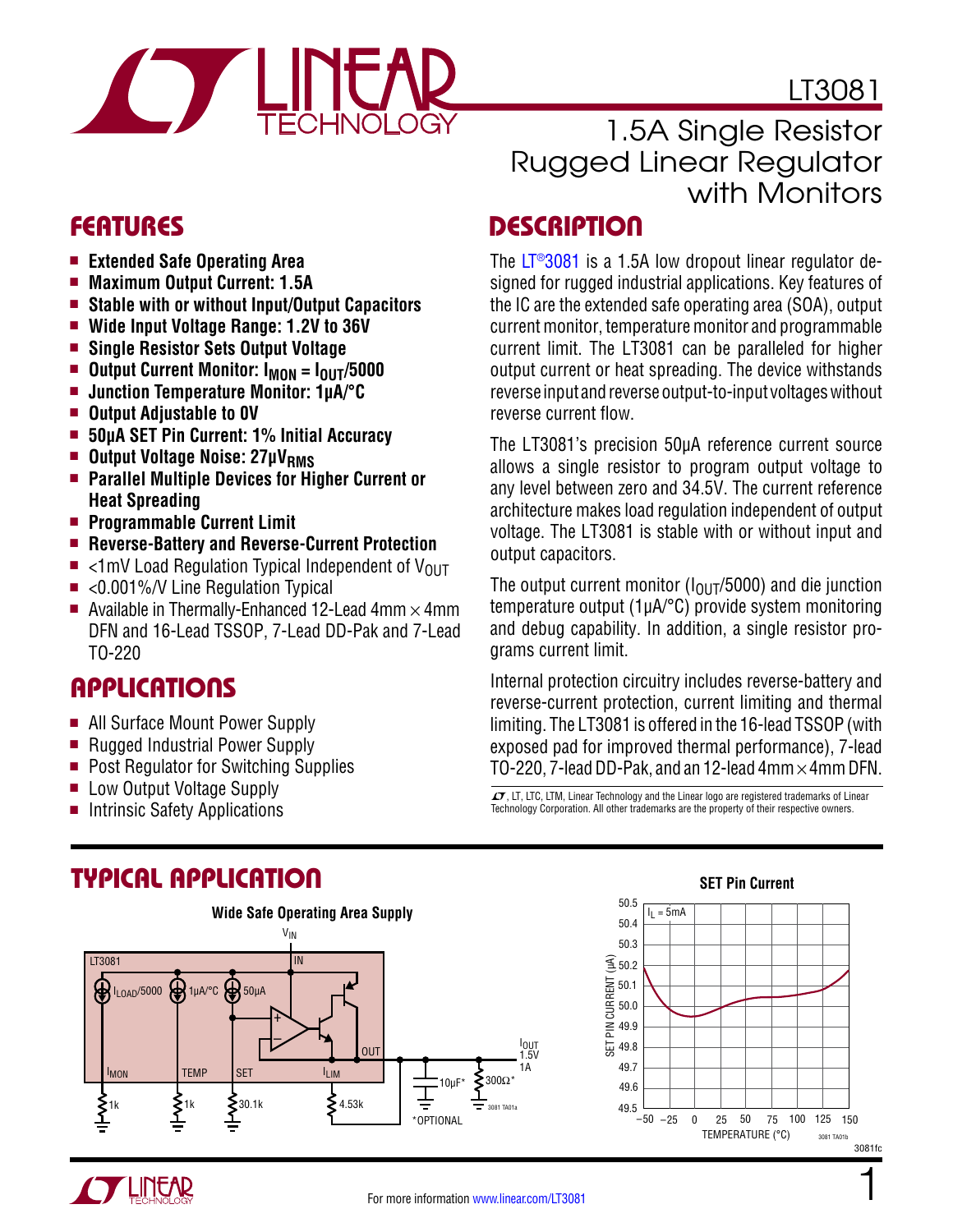### ABSOLUTE MAXIMUM RATINGS (Note 1) All Voltages Relative to V<sub>OUT</sub>.

| SET Pin Voltage (Relative to OUT, Note 6)  ±10V         |  |
|---------------------------------------------------------|--|
| TEMP Pin Voltage (Relative to OUT) 1V, -40V             |  |
|                                                         |  |
| I <sub>MON</sub> Pin Voltage (Relative to OUT) 1V, -40V |  |
|                                                         |  |

| Operating Junction Temperature Range (Note 2) |  |
|-----------------------------------------------|--|
|                                               |  |
|                                               |  |
|                                               |  |
|                                               |  |
| Lead Temperature (Soldering, 10 sec)          |  |
|                                               |  |

# Pin Configuration



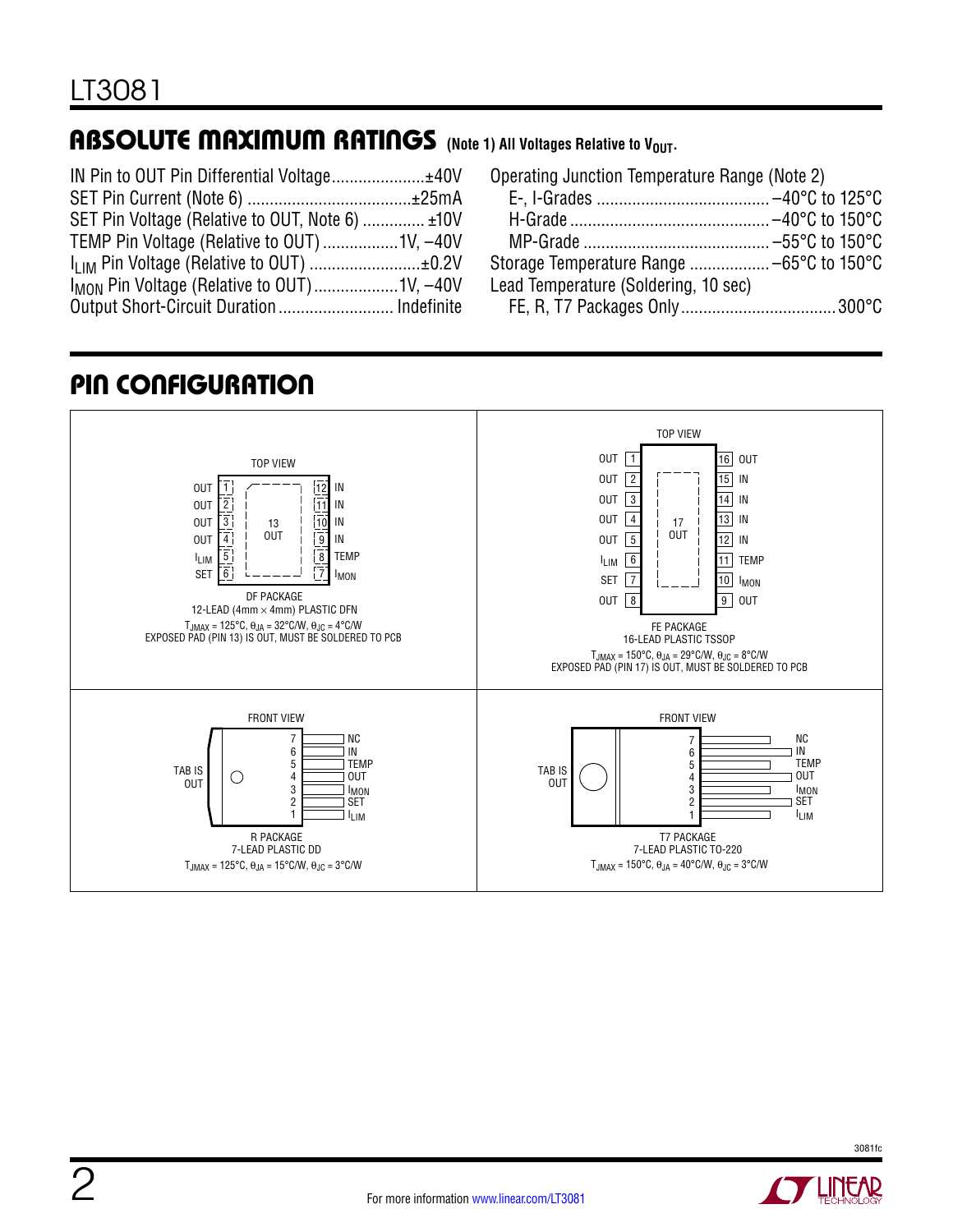## ORDER INFORMATION

| LEAD FREE FINISH | <b>TAPE AND REEL</b> | <b>PART MARKING*</b> | <b>PACKAGE DESCRIPTION</b>             | <b>TEMPERATURE RANGE</b>            |
|------------------|----------------------|----------------------|----------------------------------------|-------------------------------------|
| LT3081EDF#PBF    | LT3081EDF#TRPBF      | 3081                 | 12-Lead (4mm $\times$ 4mm) Plastic DFN | $-40^{\circ}$ C to 125 $^{\circ}$ C |
| LT3081IDF#PBF    | LT3081IDF#TRPBF      | 3081                 | 12-Lead (4mm × 4mm) Plastic DFN        | $-40^{\circ}$ C to 125 $^{\circ}$ C |
| LT3081EFE#PBF    | LT3081EFE#TRPBF      | 3081FE               | 16-Lead Plastic TSSOP                  | $-40^{\circ}$ C to 125 $^{\circ}$ C |
| LT3081IFE#PBF    | LT3081IFE#TRPBF      | 3081FE               | 16-Lead Plastic TSSOP                  | $-40^{\circ}$ C to 125 $^{\circ}$ C |
| LT3081HFE#PBF    | LT3081HFE#TRPBF      | 3081FE               | 16-Lead Plastic TSSOP                  | $-40^{\circ}$ C to 150 $^{\circ}$ C |
| LT3081MPFE#PBF   | LT3081MPFE#TRPBF     | 3081FE               | 16-Lead Plastic TSSOP                  | $-55^{\circ}$ C to 150 $^{\circ}$ C |
| LT3081ER#PBF     | LT3081ER#TRPBF       | LT3081R              | 7-Lead Plastic DD-Pak                  | $-40^{\circ}$ C to 125 $^{\circ}$ C |
| LT3081IR#PBF     | LT3081IR#TRPBF       | LT3081R              | 7-Lead Plastic DD-Pak                  | $-40^{\circ}$ C to 125 $^{\circ}$ C |
| LT3081ET7#PBF    | NА                   | LT3081T7             | 7-Lead Plastic TO-220                  | $-40^{\circ}$ C to 125 $^{\circ}$ C |
| LT3081IT7#PBF    | ΝA                   | LT3081T7             | 7-Lead Plastic TO-220                  | $-40^{\circ}$ C to 125 $^{\circ}$ C |
| LT3081HT7#PBF    | ΝA                   | LT3081T7             | 7-Lead Plastic TO-220                  | $-40^{\circ}$ C to 150 $^{\circ}$ C |
| LT3081MPT7#PBF   | ΝA                   | LT3081T7             | 7-Lead Plastic TO-220                  | $-55^{\circ}$ C to 150 $^{\circ}$ C |

Consult LTC Marketing for parts specified with wider operating temperature ranges. \*The temperature grade is identified by a label on the shipping container. Consult LTC Marketing for information on nonstandard lead based finish parts.

For more information on lead free part marking, go to: http://www.linear.com/leadfree/

For more information on tape and reel specifications, go to: http://www.linear.com/tapeandreel/

#### **The**  $\bullet$  **denotes the specifications which apply over the full operating temperature range, otherwise specifications are at TJ = 25°C. (Note 2)** Electrical Characteristics

| <b>PARAMETER</b>                                   |                                         | <b>CONDITIONS</b>                                                                              | MIN                    | <b>TYP</b>     | MAX              | <b>UNITS</b> |
|----------------------------------------------------|-----------------------------------------|------------------------------------------------------------------------------------------------|------------------------|----------------|------------------|--------------|
| <b>SET Pin Current</b>                             | I <sub>SET</sub>                        | $V_{IN}$ = 2V, $I_{I OAD}$ = 5mA<br>$2V \le V_{IN} \le 36V$ , 5mA $\le I_{LOAD} \le 1.5A$      | 49.5<br>48.75          | 50<br>50       | 50.5<br>51.25    | μA<br>μA     |
| Offset Voltage<br>$(V_{OUT} - V_{SET})$            | $V_{OS}$                                | $V_{IN} = 2V$ , $I_{LOAD} = 5mA$<br>$V_{IN}$ = 2V, $I_{LOAD}$ = 5mA                            | $-1.5$<br>$-3.5$       | 0<br>0         | 1.5<br>3.5       | mV<br>mV     |
| I <sub>SET</sub> Load Regulation                   |                                         | $\Delta I_{\text{LOAD}} = 5 \text{mA}$ to 1.5A                                                 |                        | $-0.1$         |                  | пA           |
| V <sub>OS</sub> Load Regulation                    | $\Delta I_{LDAD}$ = 5mA to 1.5A         | DF, FE Packages                                                                                |                        | $-0.5$         | $-3$             | mV           |
| (Note 7)                                           |                                         | R, T7 Packages                                                                                 |                        | $-1.5$         | $-4$             | mV           |
| Line Regulation                                    | $\Delta I_{\sf SET}$<br>$\Delta V_{OS}$ | $\Delta V_{IN}$ = 2V to 36V, $I_{LOAD}$ = 5mA<br>$\Delta V_{IN}$ = 2V to 36V, $I_{LOAD}$ = 5mA |                        | 1.5<br>0.001   |                  | nA/V<br>mV/V |
| Minimum Load Current (Note 3)                      |                                         | $2V \le V_{IN} \le 36V$                                                                        |                        | 1.1            | 5                | mA           |
| Dropout Voltage (Note 4)                           |                                         | $I_{LOAD} = 100mA$<br>$I_{\text{LOAD}} = 1.5A$                                                 |                        | 1.21<br>1.23   | 1.5              | V<br>V       |
| <b>Internal Current Limit</b>                      |                                         | $V_{IN}$ = 5V, $V_{SET}$ = 0V, $V_{OUT}$ = -0.1V                                               | 1.5                    | $\overline{2}$ |                  | Α            |
| I <sub>LIM</sub> Programming Ratio                 |                                         |                                                                                                | 300                    | 360            | 500              | $mA/k\Omega$ |
| I <sub>LIM</sub> Minimum Output Current Resistance |                                         |                                                                                                |                        | 450            |                  | Ω            |
| I <sub>MON</sub> Full-Scale Output Current         |                                         | $I_{\text{LOAD}} = 1.5A$                                                                       | 290                    | 300            | 330              | μA           |
| I <sub>MON</sub> Scale Factor                      |                                         | 100mA $\leq$ $I_{\text{LOAD}}$ $\leq$ 1.5A                                                     |                        | 200            |                  | µA/A         |
| I <sub>MON</sub> Operating Range                   |                                         |                                                                                                | $V_{\text{OUT}} - 40V$ |                | $V_{OUT} + 0.4V$ | $\vee$       |

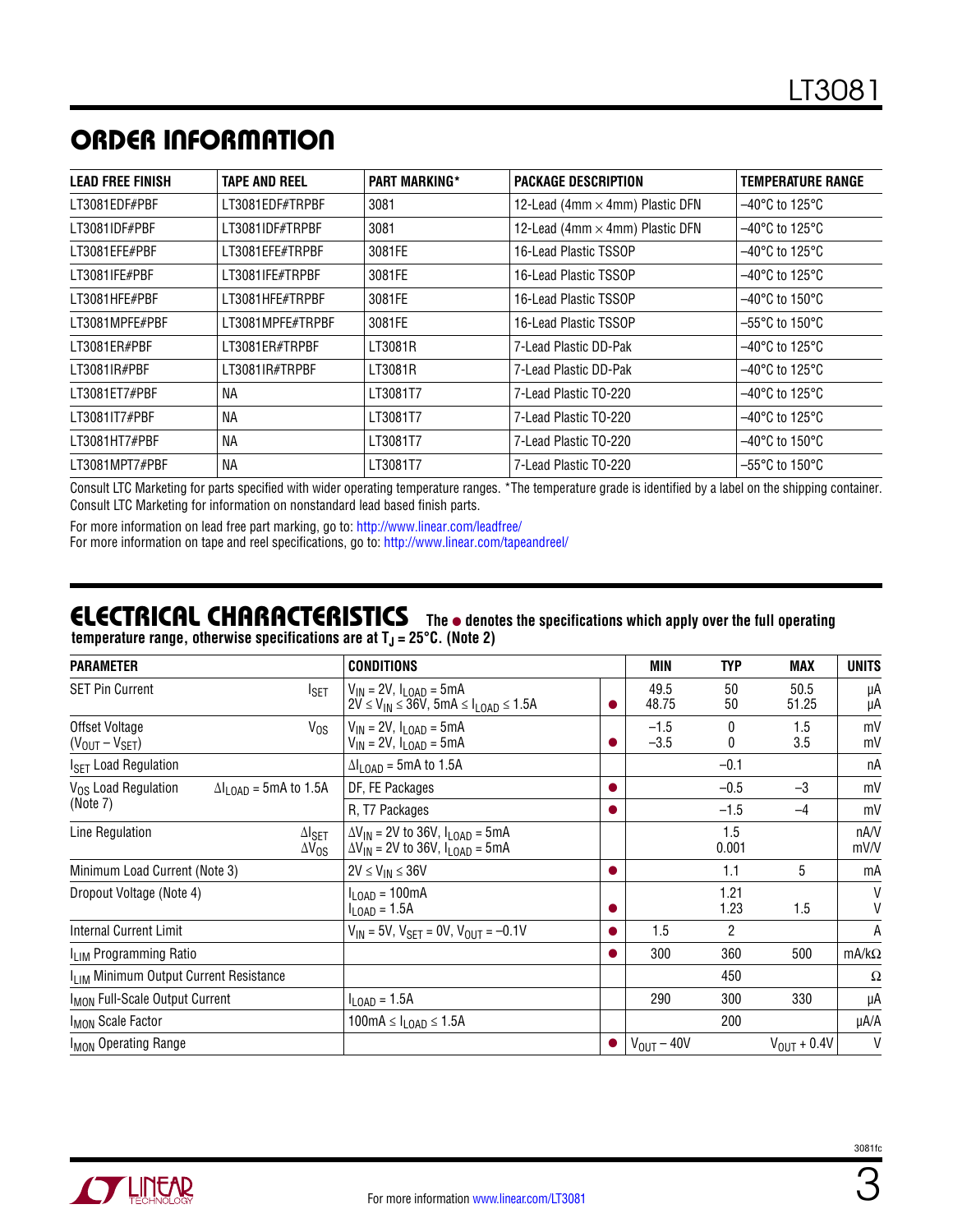### **ELECTRICAL CHARACTERISTICS** The  $\bullet$  denotes the specifications which apply over the full operating

**temperature range, otherwise specifications are at**  $T<sub>J</sub> = 25°C$ **. (Note 2)** 

| <b>PARAMETER</b>                                                                                                                                                              | <b>CONDITIONS</b>                                                                                                    | MIN            | <b>TYP</b>     | <b>MAX</b> | <b>UNITS</b>      |
|-------------------------------------------------------------------------------------------------------------------------------------------------------------------------------|----------------------------------------------------------------------------------------------------------------------|----------------|----------------|------------|-------------------|
| TEMP Output Current (Note 9)                                                                                                                                                  | $T_{\rm d}$ > 5°C                                                                                                    |                |                |            | $\mu$ A/°C        |
| TEMP Output Current Absolute Error (Note 9)                                                                                                                                   | $0^{\circ}$ C < T <sub>.I</sub> $\leq 125^{\circ}$ C<br>125°C <t<math>_1 ≤ 150°C</t<math>                            | $-10$<br>$-15$ |                | 10<br>15   | μA<br>μA          |
| Reference Current RMS Output Noise (Note 5)                                                                                                                                   | 10Hz $\leq$ f $\leq$ 100kHz                                                                                          |                | 5.7            |            | nA <sub>RMS</sub> |
| Error Amplifier RMS Output Noise (Note 5)                                                                                                                                     | $I_{\text{LOAD}} = 1.5A$ , 10Hz $\leq f \leq 100$ kHz, $C_{\text{OUT}} = 10 \mu F$ ,<br>$C_{\text{SFT}} = 0.1 \mu F$ |                | 27             |            | $\mu V_{RMS}$     |
| <b>Ripple Rejection</b><br>$V_{RIPPLE} = 0.5V_{P-P}$ , $I_{LOAD} = 0.1A$ , $C_{SET} = 0.1\mu F$ ,<br>$C_{\text{OUT}}$ =10µF, $V_{\text{IN}}$ = $V_{\text{OUT(NOMINAL)}}$ + 3V | $f = 120$ Hz<br>f = 10kHz<br>$f = 1$ MHz                                                                             | 75             | 90<br>75<br>20 |            | dB<br>dB<br>dB    |
| Thermal Regulation, ISFT                                                                                                                                                      | 10ms Pulse                                                                                                           |                | 0.003          |            | $\%$ /W           |

**Note 1:** Stresses beyond those listed under Absolute Maximum Ratings may cause permanent damage to the device. Exposure to any Absolute Maximum Rating condition for extended periods may affect device reliability and lifetime.

**Note 2:** Unless otherwise specified, all voltages are with respect to V<sub>OUT</sub>. The LT3081 is tested and specified under pulse load conditions such that  $T_J \approx T_A$ . The LT3081E is tested at  $T_A = 25^{\circ}$ C and performance is guaranteed from 0°C to 125°C. Performance of the LT3081E over the full –40°C and 125°C operating temperature range is assured by design, characterization, and correlation with statistical process controls. The LT3081I is guaranteed over the full –40°C to 125°C operating junction temperature range. The LT3081MP is 100% tested and guaranteed over the –55°C to 150°C operating junction temperature range. The LT3081H is tested at 150°C operating junction temperature. High junction temperatures degrade operating lifetimes. Operating lifetime is degraded at junction temperatures greater than 125°C.

**Note 3:** Minimum load current is equivalent to the quiescent current of the part. Since all quiescent and drive current is delivered to the output of the part, the minimum load current is the minimum current required to maintain regulation.

**Note 4:** For the LT3081, dropout is specified as the minimum input-tooutput voltage differential required supplying a given output current.

**Note 5:** Adding a small capacitor across the reference current resistor lowers output noise. Adding this capacitor bypasses the resistor shot noise and reference current noise; output noise is then equal to error amplifier noise (see Applications Information section).

**Note 6:** Diodes with series 400Ω resistors clamp the SET pin to the OUT pin. These diodes and resistors only carry current under transient overloads.

**Note 7:** Load regulation is Kelvin sensed at the package.

**Note 8:** This IC includes overtemperature protection that protects the device during momentary overload conditions. Junction temperature exceeds the maximum operating junction temperature when overtemperature protection is active. Continuous operation above the specified maximum operating junction temperature may impair device reliability.

**Note 9:** The TEMP pin output current represents the average die junction temperature. Due to power dissipation and thermal gradients across the die, the TEMP pin output current measurement does not guarantee that absolute maximum junction temperature is not exceeded.

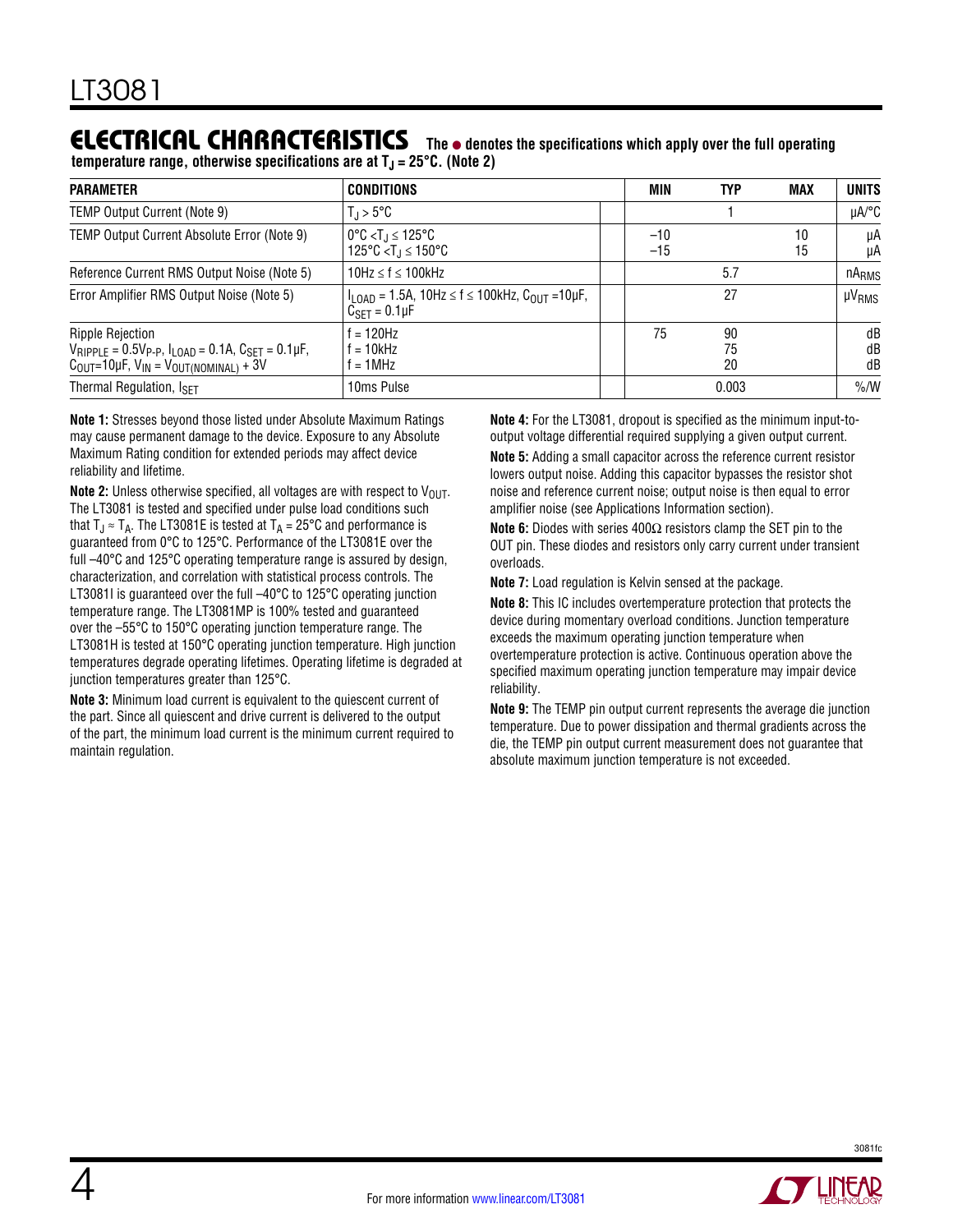

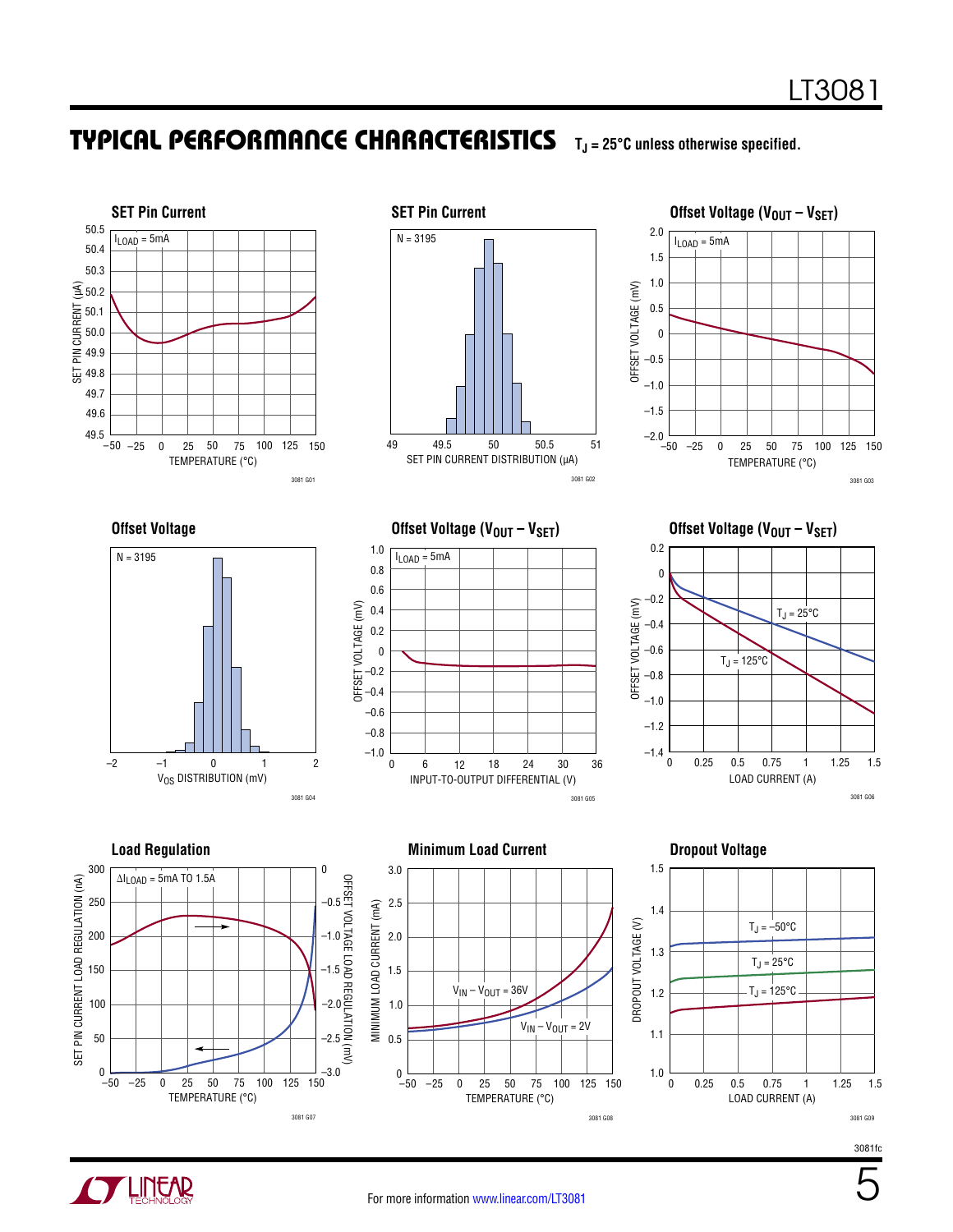





**TO-220 Package Maximum Power** 















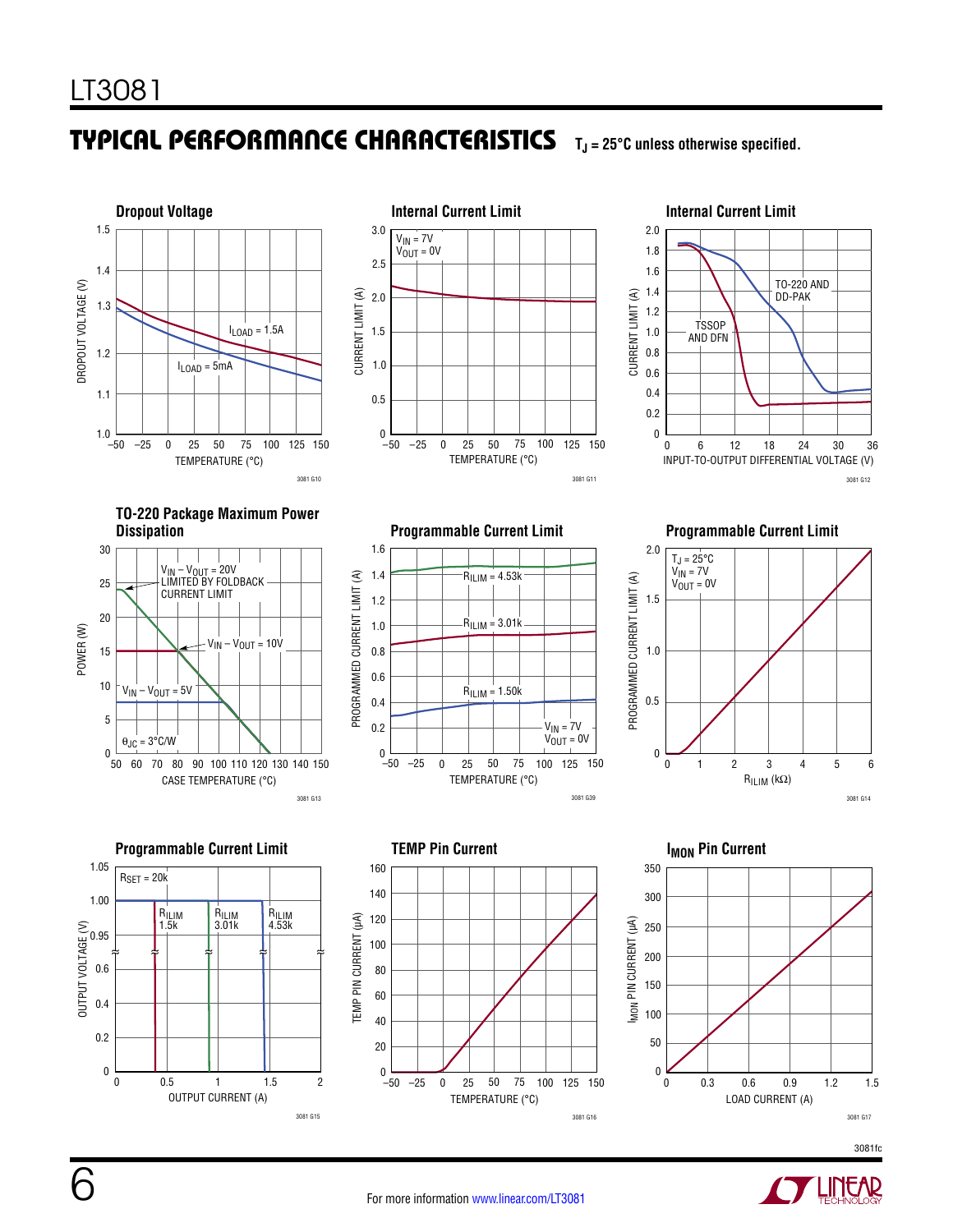



3081fc

7



0

0

50

150 100

TIME (µs)

100mA CURRENT SOURCE CONFIGURATION

5 10 15 20 25 30 35 40 45 50

40 45

3081 G24

0

0.6

0.8

**DUTPUT CURRENT (A)** 

1.2 1.0

TIME  $(\mu s)$ 

1A CURRENT SOURCE CONFIGURATION

5 10 15 20 25 30 35 40 45 50

40 45

3081 G25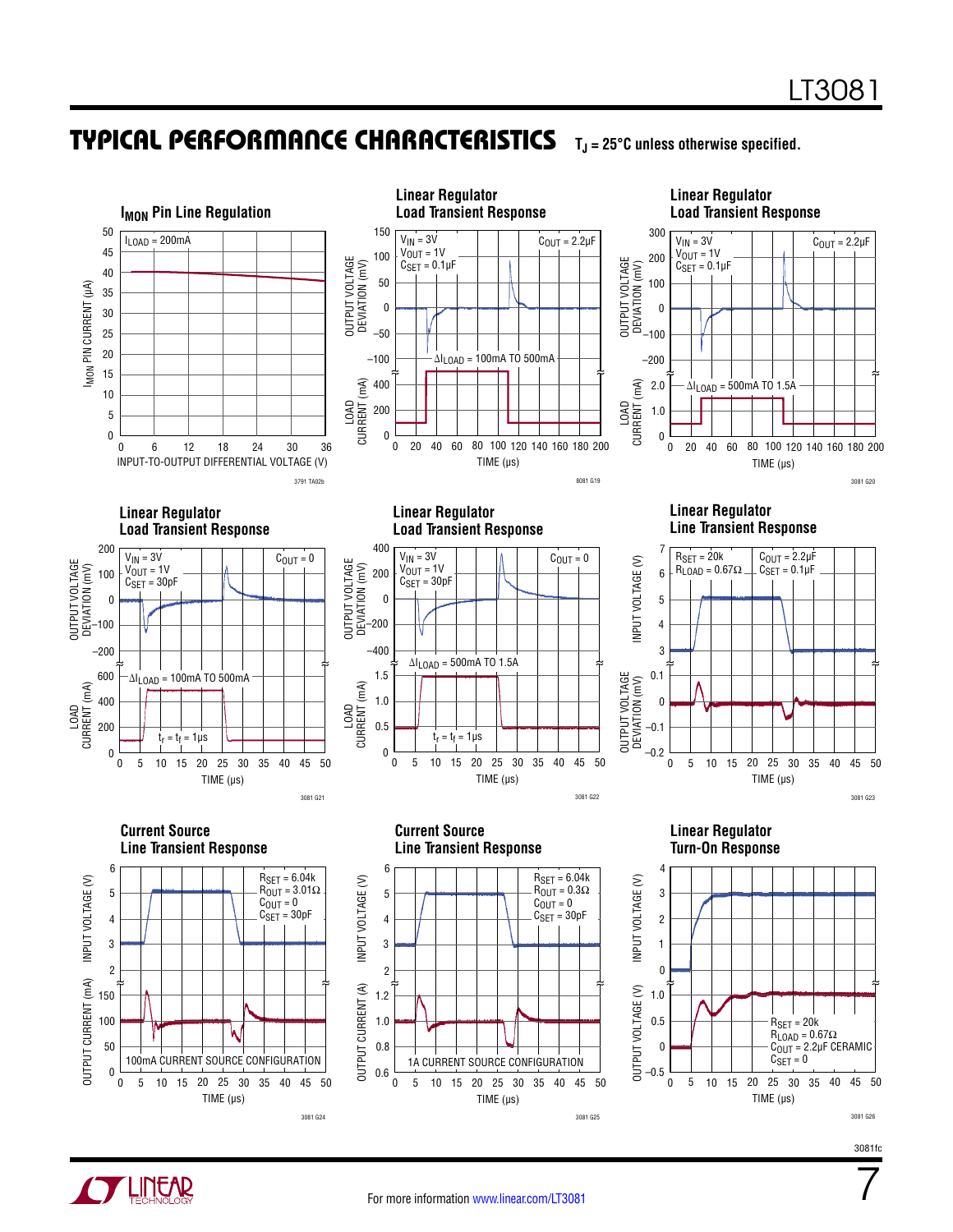





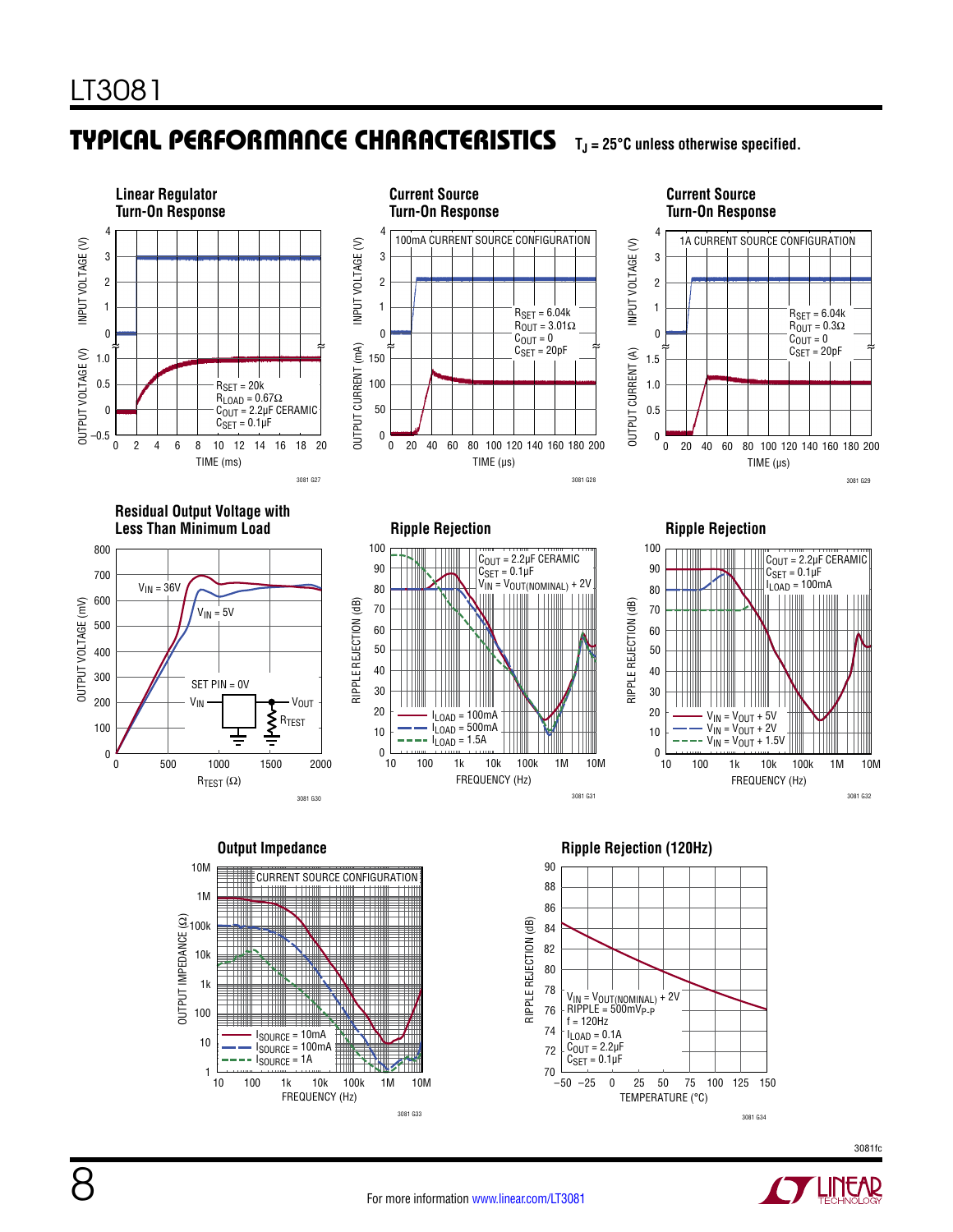







**10Hz to 100kHz Output Voltage Noise**





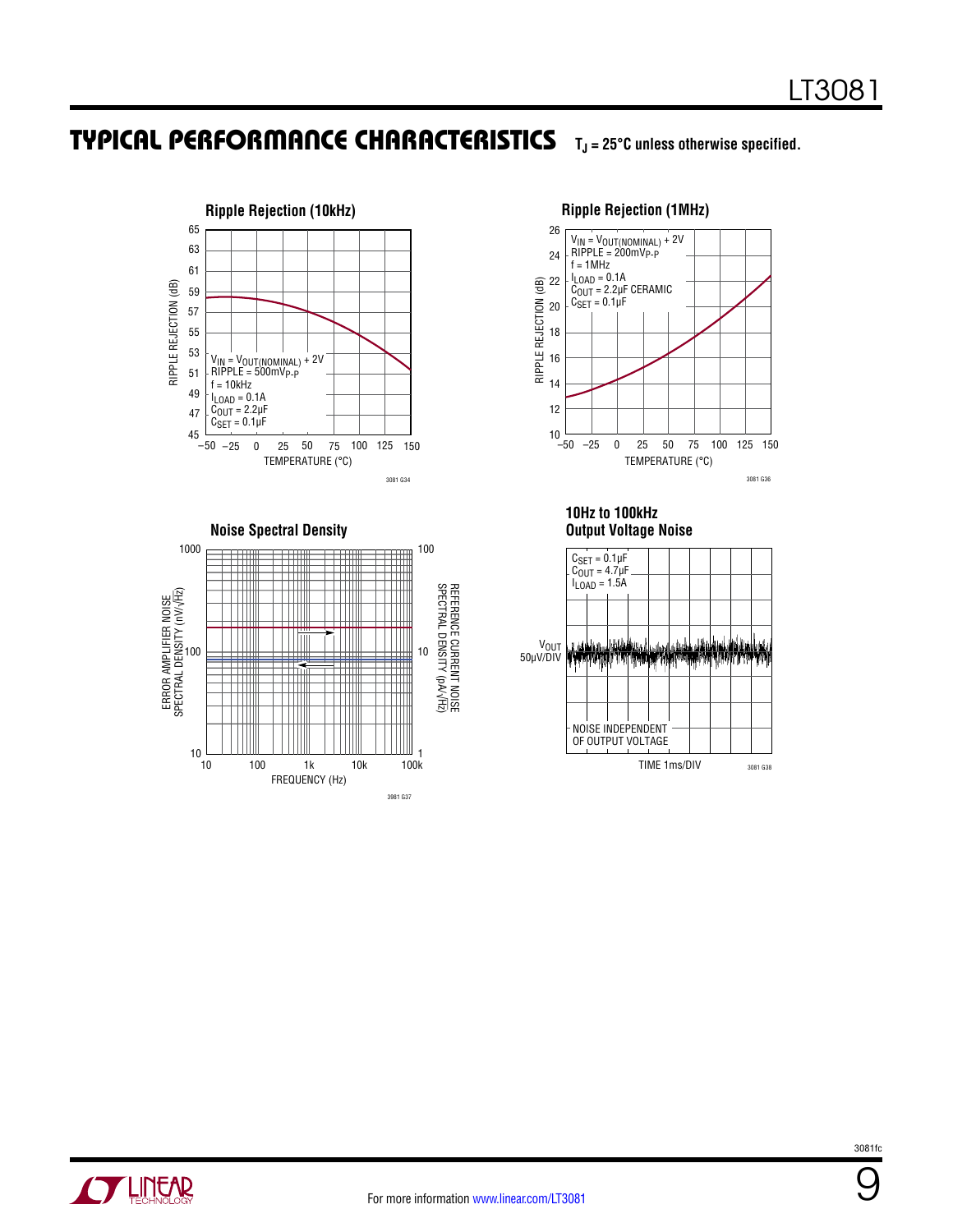### Pin Functions

**IN:** Input. This pin supplies power to regulate internal circuitry and supply output load current. For the device to operate properly and regulate, the voltage on this pin must be between the dropout voltage and 36V above the OUT pin (depending on output load current, see Dropout Voltage Specifications).

**OUT:** Output. This is the power output of the device. The LT3081 requires a 5mA minimum load current for proper output regulation.

**TEMP:** Temperature Output. This pin delivers a current proportional to the internal average junction temperature. Current output is 1µA/°C for temperatures above 5°C. The TEMP pin output current typically equals 25µA at 25°C. The output of the TEMP pin is valid for voltages from  $V_{OUT}$  $+$  0.4V to  $V_{OIII}$  – 40V. If unused, connect this pin to OUT.

**ILIM:** Current Limit Program. A resistor between this pin and OUT programs output current limit to a level proportional to resistor value. Connect this resistor directly to OUT at the pins of the package. The typical ratio of current limit to resistor value is 360mA/kΩ with a 450Ω offset. If programmable current limit is not used, leave this pin open; the internal current limit of the LT3081 is still active, keeping the device inside safe operating limits. External voltage drops between the current limit resistor and  $V_{OUT}$ will affect the current limit. Keep drops below 1mV.

**I<sub>MON</sub>:** Output Current Monitor. The I<sub>MON</sub> pin sources a current typically equal to  $I_{LDAD}/5000$  or 200µA per amp of output current. Terminating this pin with a resistor to GND produces a voltage proportional to  $I_{LOAD}$ . For example, at  $I_{\text{I OAD}}$  = 1.5A,  $I_{\text{MON}}$  typically sources 300µA. With a 1k resistor to GND, this produces 300mV. The output of the I<sub>MON</sub> pin is valid for voltages from  $V_{\text{OUT}} + 0.4V$  to  $V_{OIII}$  – 40V. If unused, connect this pin to OUT.

**SET:** Set. This pin is the error amplifier's noninverting input and also sets the operating bias point of the circuit. A fixed 50μA current source flows out of this pin. A single external resistor programs  $V_{\text{OUT}}$ . Output voltage range is 0V to 34.5V.

**Exposed Pad/Tab:** Output. The exposed pad of the DF and FE packages and the tab of the R and T7 packages are tied internally to OUT. As such, tie them directly to OUT (Pins 1-4/Pins 1-5, 8, 9, 16/Pin 4/Pin 4) at the PCB. The amount of copper area and planes connected to OUT determine the effective thermal resistance of the packages.

**NC:** No Connection. No connect pins have no connection to internal circuitry and may be tied to IN, OUT, GND or floated.

## Block Diagram



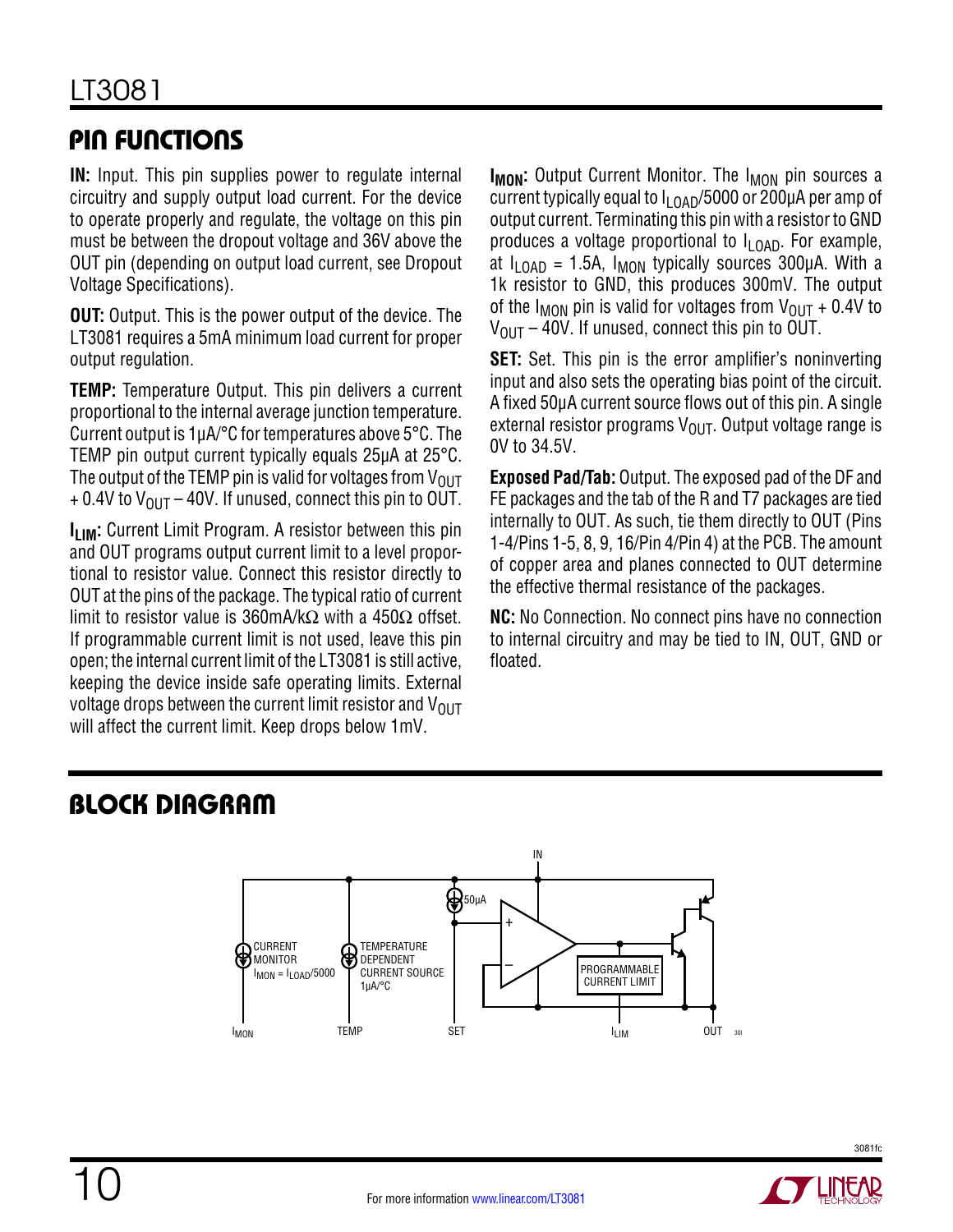#### **Introduction**

The LT3081 regulator is easy to use and has all the protection features expected in high performance regulators. Included are short-circuit protection, reverse-input protection and safe operating area protection, as well as thermal shutdown with hysteresis. Safe operating area (SOA) for the LT3081 is extended, allowing for use in harsh industrial and automotive environments where sudden spikes in input voltage lead to high power dissipation.

The LT3081 fits well in applications needing multiple rails. This new architecture adjusts down to zero with a single resistor, handling modern low voltage digital ICs as well as allowing easy parallel operation and thermal management without heat sinks. Adjusting to zero output allows shutting off the powered circuitry.

A precision "0" TC 50μA reference current source connects to the noninverting input of a power operational amplifier. The power operational amplifier provides a low impedance buffered output to the voltage on the noninverting input. A single resistor from the noninverting input to ground sets the output voltage. If this resistor is set to  $0\Omega$ , zero output voltage results. Therefore, any output voltage can be obtained between zero and the maximum defined by the input power supply is obtainable.

The benefit of using a true internal current source as the reference, as opposed to a bootstrapped reference in older regulators, is not so obvious in this architecture. A true reference current source allows the regulator to have gain and frequency response independent of the impedance on the positive input. On older adjustable regulators, such as the LT1086 loop gain changes with output voltage and bandwidth changes if the adjustment pin is bypassed to ground. For the LT3081, the loop gain is unchanged with output voltage changes or bypassing. Output regulation is not a fixed percentage of output voltage, but is a fixed fraction of millivolts. Use of a true current source allows all of the gain in the buffer amplifier to provide regulation, and none of that gain is needed to amplify up the reference to a higher output voltage.

The LT3081 has many additional features that facilitate monitoring and control. Current limit is externally programmable via a single resistor between the  $I_{\text{LIM}}$  pin and OUT. Shorting this resistor out disables all output current to the load, only bias currents remain.

The  $I_{MON}$  pin produces a current output proportional to load current. For every 1A of load current, the  $I_{MON}$  pin sources 200µA of current. This can be sensed using an external resistor to monitor load requirements and detect potential faults. The  $I_{MON}$  pin can operate at voltages above OUT, so it operates even during a short-circuit condition.

One additional monitoring function is the TEMP pin, a current source that is proportional to average die temperature. For die temperatures above 0°C, the TEMP pin sources a current equal to 1µA/°C. This pin operates normally during output short-circuit conditions.

#### **Programming Linear Regulator Output Voltage**

The LT3081 generates a 50μA reference current that flows out of the SET pin. Connecting a resistor from SET to ground generates a voltage that becomes the reference point for the error amplifier (see Figure 1). The reference voltage equals 50µA multiplied by the value of the SET pin resistor. Any voltage can be generated and there is no minimum output voltage for the regulator.



**Figure 1. Basic Adjustable Regulator**

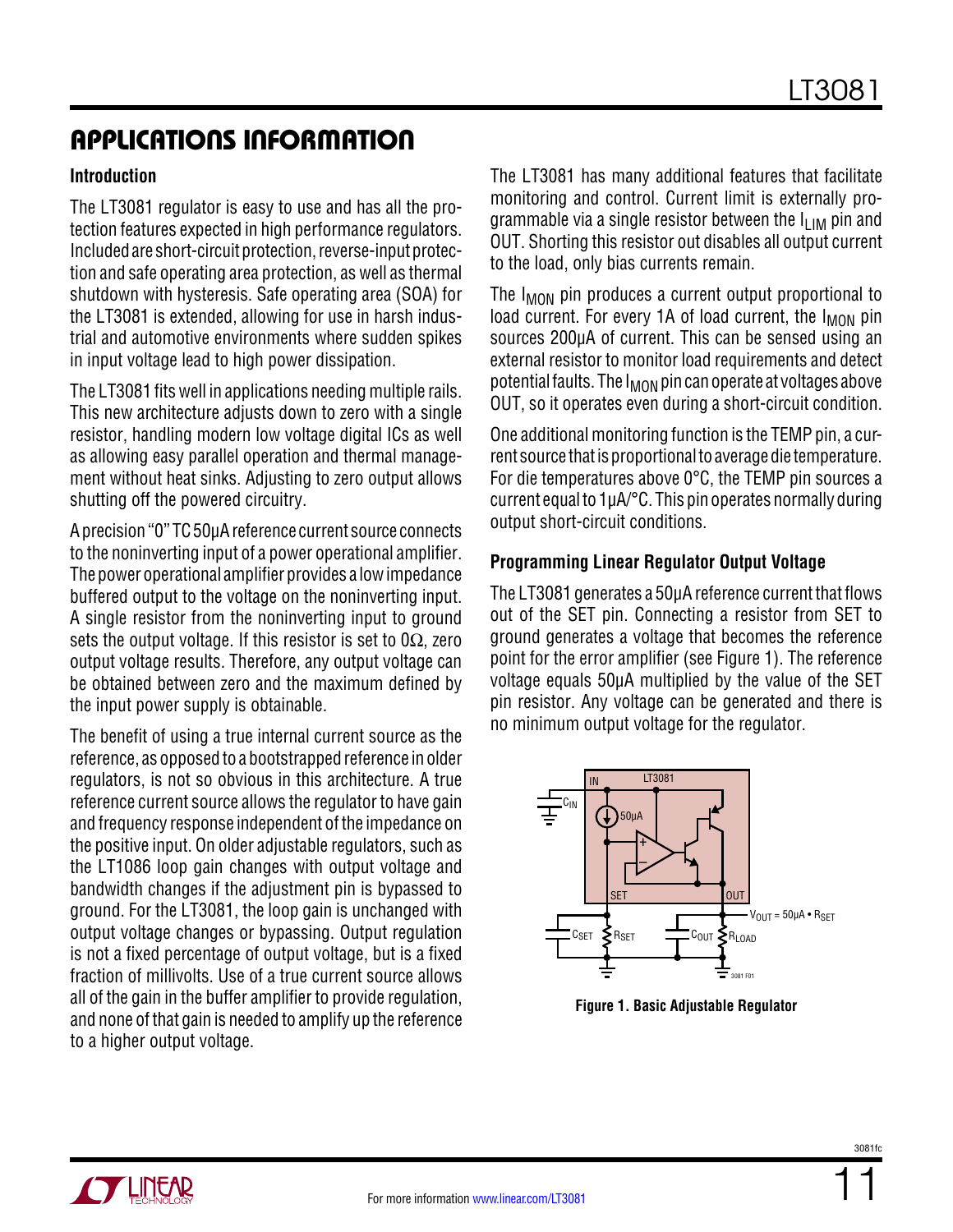Table 1 lists many common output voltages and the closest standard 1% resistor values used to generate that output voltage.

Regulation of the output voltage requires a minimum load current of 5mA. For true zero voltage output operation, return this 5mA load current to a negative output voltage.

|               | $\tilde{\phantom{a}}$ |
|---------------|-----------------------|
| $V_{OUT} (V)$ | $R_{\text{SET}}$ (kΩ) |
|               | 20                    |
| 1.2           | 24.3                  |
| 1.5           | 30.1                  |
| 1.8           | 35.7                  |
| 2.5           | 49.9                  |
| 3.3           | 66.5                  |
| 5             | 100                   |
|               |                       |

**Table 1. 1% Resistors for Common Output Voltages**

With the 50µA current source used to generate the reference voltage, leakage paths to or from the SET pin can create errors in the reference and output voltages. High quality insulation should be used (e.g., Teflon, Kel-F); cleaning of all insulating surfaces to remove fluxes and other residues is required. Surface coating may be necessary to provide a moisture barrier in high humidity environments.

Minimize board leakage by encircling the SET pin and circuitry with a guard ring operated at a potential close to itself. Tie the guard ring to the OUT pin. Guarding both sides of the circuit board is required. Bulk leakage reduction



**Figure 2. Guard Ring Layout Example of DF Package Figure 3. Using the LT3081 as a Current Source**

depends on the guard ring width. 50nA of leakage into or out of the SET pin and its associated circuitry creates a 0.1% reference voltage error. Leakages of this magnitude, coupled with other sources of leakage, can cause significant offset voltage and reference drift, especially over the possible operating temperature range. Figure 2 depicts an example guard ring layout.

**If guard ring techniques are used, this bootstraps any stray capacitance at the SET pin. Since the SET pin is a high impedance node, unwanted signals may couple into the SET pin and cause erratic behavior. This will be most noticeable when operating with minimum output capacitors at full load current. The easiest way to remedy this is to bypass the SET pin with a small amount of capacitance from SET to ground, 10pF to 20pF is sufficient.**

### **Configuring the LT3081 as a Current Source**

Setting the LT3081 to operate as a 2-terminal current source is a simple matter. The 50µA reference current from the SET pin is used with one resistor to generate a small voltage, usually in the range of 100mV to 1V (200mV is a level that rejects offset voltage, line regulation, and other errors without being excessively large). This voltage is then applied across a second resistor that connect from OUT to the first resistor. Figure 3 shows connections and formulas to calculate a basic current source configuration.



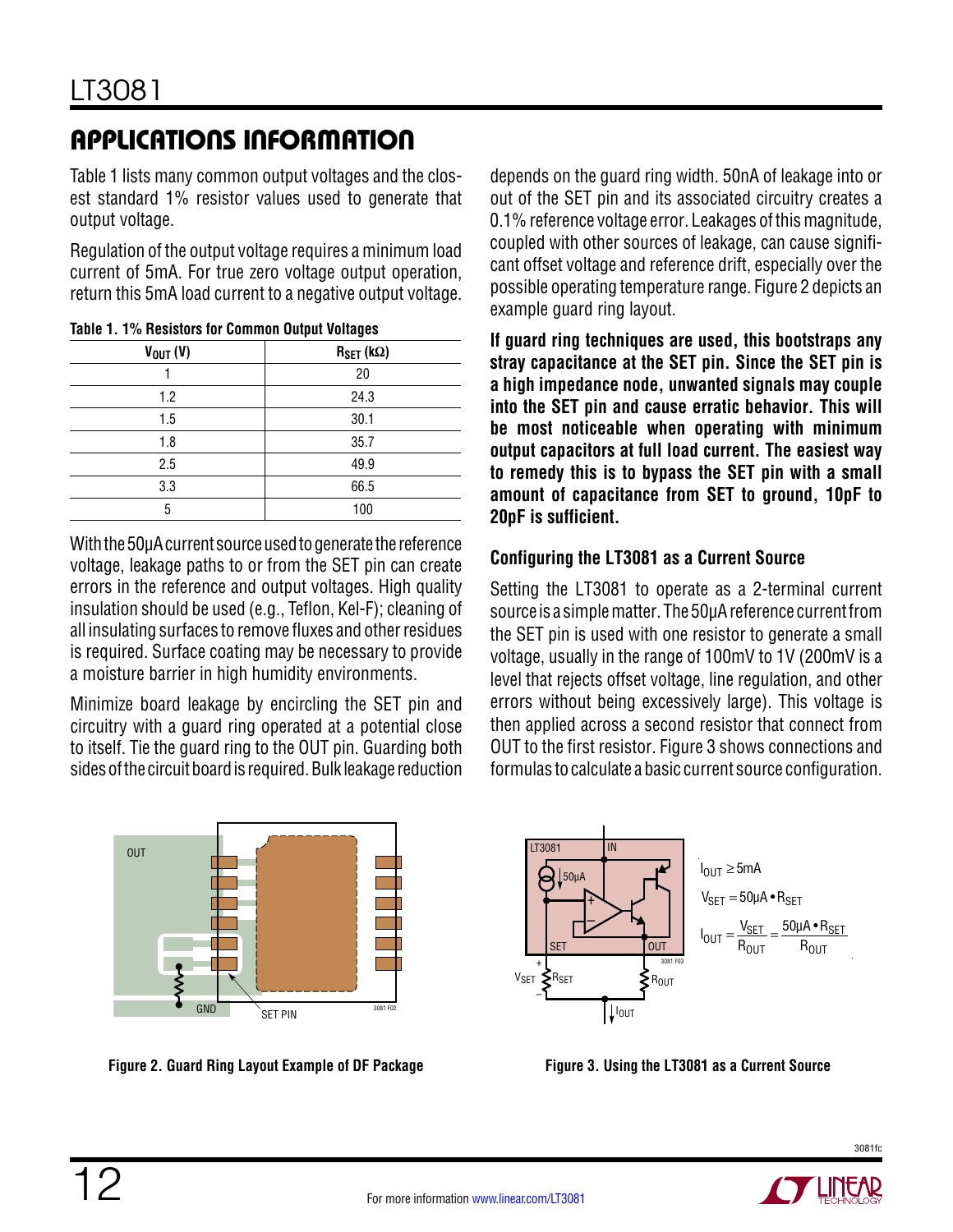Again, the lower current levels used in the LT3081 necessitate attention to board leakages as error sources (see the Programming Linear Regulator Output Voltage section).

In a current source configuration, programmable current limit and current monitoring functions are often unused. When not used, tie  $I_{MOM}$  to OUT and leave  $I_{LIM}$ open. The TEMP pin is still available for use, if unused tie TEMP to OUT.

### **Selecting R<sub>SFT</sub> and R<sub>OUT</sub> in Current Source Applications**

In Figure 3, both resistors  $R_{\text{SET}}$  and  $R_{\text{OUT}}$  program the value of the output current. The question now arises: the ratio of these resistors is known, but what value should each resistor be?

The first resistor to select is  $R_{\text{SET}}$ . The value selected should generate enough voltage to minimize the error caused by the offset between the SET and OUT pins. A reasonable starting level is ~200mV of voltage across  $R_{\text{SET}}$  ( $R_{\text{SET}}$  equal to 4.02k). Resultant errors due to offset voltage are a few percent. The lower the voltage across  $R_{\text{SFT}}$  becomes, the higher the error term due to the offset.

From this point, selecting  $R_{OIIT}$  is easy, as it is a straightforward calculation from  $R_{\text{SFT}}$ . Take note, however, resistor errors must be accounted for as well. While larger voltage drops across  $R_{\text{SFT}}$  minimize the error due to offset, they also increase the required operating headroom.

Obtaining the best temperature coefficient does not require the use of expensive resistors with low ppm temperature coefficients. Instead, since the output current of the LT3081 is determined by the ratio of  $R_{\text{SET}}$  to  $R_{\text{OUT}}$ , those resistors should have matching temperature characteristics. Less expensive resistors made from the same material provide matching temperature coefficients. See resistor manufacturers' data sheets for more details.

Higher output currents necessitate the use of higher wattage resistors for  $R_{\text{OUT}}$ . There may be a difference between the resistors used for  $R_{OIII}$  and  $R_{SFT}$ . A better method to maintain consistency in resistors is to use multiple resistors in parallel to create  $R_{O[1]T}$ , allowing the same wattage and type of resistor as  $R_{\text{SFT}}$ .

### **Programming Current Limit Externally**

A resistor placed between  $I_{LIM}$  and OUT on the LT3081 externally sets current limit to a level lower than the internal current limit. Connect this resistor directly at the OUT pins for best accuracy. The value of this resistor calculates as:

 $R_{II,IM} = I_{I,IMIT}/360$ mA/kΩ + 450Ω

The resistor for a 1.3A current limit is:  $R_{II,IM} = 1.3A/360mA/$  $k\Omega$  + 450 $\Omega$  = 4.06k. Tolerance over temperature is ±15%, so current limit is normally set 20% above maximum load current. The 450 $\Omega$  offset resistance built in to the programmable currentlimit allows for lowering the maximum output current to only bias currents (see curve of Minimum Load Current in Typical Performance Characteristics) using external switches.

The LT3081's internal current limit overrides the programmed current limit if the input-to-output voltage differential in the power transistor is excessive. The internal current limit is ≈2A with a foldback characteristic dependent on input-to-output differential voltage, not output voltage *per se* (see Typical Performance Characteristics).

### **Stability and Input Capacitance**

The LT3081 does not require an input capacitor to maintain stability. Input capacitors are recommended in linear regulator configurations to provide a low impedance input source to the LT3081. If using an input capacitor, low ESR, ceramic input bypass capacitors are acceptable for applications without long input leads. However, applications connecting a power supply to an LT3081 circuit's IN and GND pins with long input wires combined with low ESR, ceramic input capacitors are prone to voltage spikes, reliability concerns and application-specific board oscillations. The input wire inductance found in many battery-powered applications, combined with the low ESR ceramic input capacitor, forms a high Q LC resonant tank circuit. In some instances this resonant frequency beats against the output current dependent LDO bandwidth and interferes with proper operation. Simple circuit modifications/solutions are then required. This behavior is not indicative of LT3081 instability, but is a common ceramic input bypass capacitor application issue.

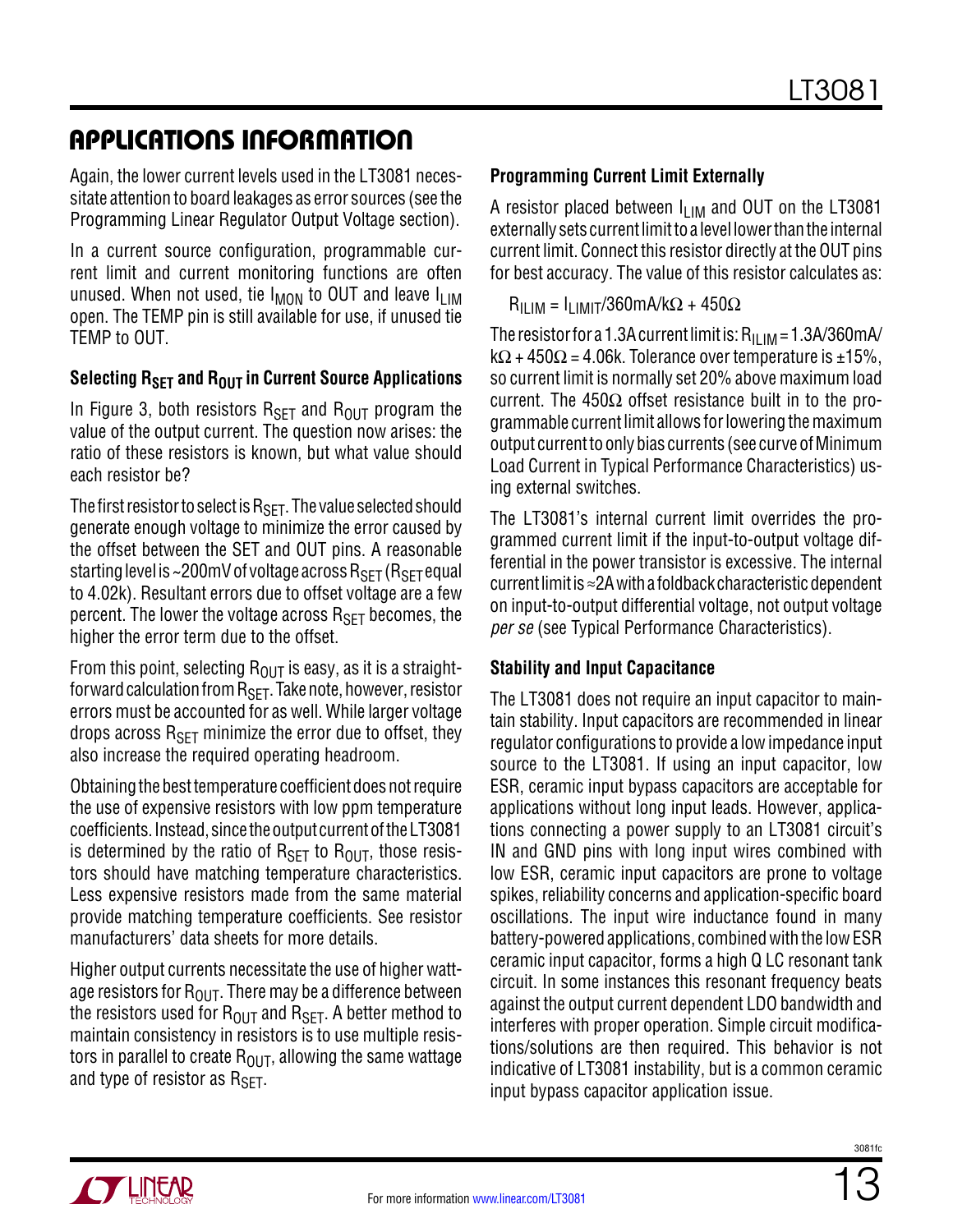The self-inductance, or isolated inductance, of a wire is directly proportional to its length. Wire diameter is not a major factor on its self-inductance. For example, the selfinductance of a 2-AWG isolated wire (diameter  $= 0.26$ ") is about half the self-inductance of a 30-AWG wire (diameter  $= 0.01$ "). One foot of 30-AWG wire has about 465nH of self inductance.

One of two ways reduces a wire's self-inductance. One method divides the current flowing towards the LT3081 between two parallel conductors. In this case, the farther apart the wires are from each other, the more the selfinductance is reduced; up to a 50% reduction when placed a few inches apart. Splitting the wires basically connects two equal inductors in parallel, but placing them in close proximity gives the wires mutual inductance adding to the self-inductance. The second and most effective way to reduce overall inductance is to place both forward and return current conductors (the input and GND wires) in very close proximity. Two 30-AWG wires separated by only 0.02", used as forward and return current conductors, reduce the overall self-inductance to approximately one-fifth that of a single isolated wire.

Ifwiring modifications are not permissible for the applications, including series resistance between the power supply and the input of the LT3081 also stabilizes the application. As little as 0.1 $\Omega$  to 0.5 $\Omega$ , often less, is effective in damping the LC resonance. If the added impedance between the power supply and the input is unacceptable, adding ESR to the input capacitor also provides the necessary damping of the LC resonance. However, the required ESR is generally higher than the series impedance required.

### **Stability and Frequency Compensation for Linear Regulator Configurations**

The LT3081 does not require an output capacitor for stability. LTC recommends an output capacitor of 10μF with an ESR of 0.5 $\Omega$  or less to provide good transient performance in linear regulator configurations. Larger values of output capacitance decrease peak deviations and provide improved transient response for larger load current changes. Bypass capacitors, used to decouple individual components powered by the LT3081, increase the effective output capacitor value. For improvement in transient performance, place a capacitor across the voltage setting resistor. Capacitors up to 1μF can be used. This bypass capacitor reduces system noise as well, but start-up time is proportional to the time constant of the voltage setting resistor ( $R_{\text{SFT}}$  in Figure 1) and SET pin bypass capacitor.

#### **Stability and Frequency Compensation for Current Source Configurations**

The LT3081 does not require input or output capacitors for stability in many current-source applications. Clean, tight PCB layouts provide a low reactance, well controlled operating environment for the LT3081 without requiring capacitors to frequency compensate the circuit. Figure 3 highlights the simplicity of using the LT3081 as a current source.

Some current source applications use a capacitor connected in parallel with the SET pin resistor to lower the current source's noise. This capacitor also provides a soft-start function for the current source. See Quieting the Noise section for further details. When operating without output capacitors, the high impedance nature of the SET pin as the input of the error amplifier allows signal from the output to couple in, showing as high frequency ringing during transients. Bypassing the SET resistor with a capacitorinthe rangeof 20pF to 30pFdampens the ringing.

Depending on the pole introduced by a capacitor or other complex impedances presented to the LT3081, external compensation may be required for stability. Techniques are discussed to achieve this in the following paragraphs. Linear Technology strongly recommends testing stability in situ with final components before beginning production.

Although the LT3081's design strives to be stable without capacitors over a wide variety of operating conditions, it is not possible to test for all possible combinations of input and output impedances that the LT3081 will encounter. These impedances may include resistive, capacitive, and inductive components and may be complex distributed networks. In addition, the current source's value will differ between applications and its connection may be GND referenced, power supply referenced, or floating in a signal line path. Linear Technology strongly recommends that stability be tested in situ for any LT3081 application.



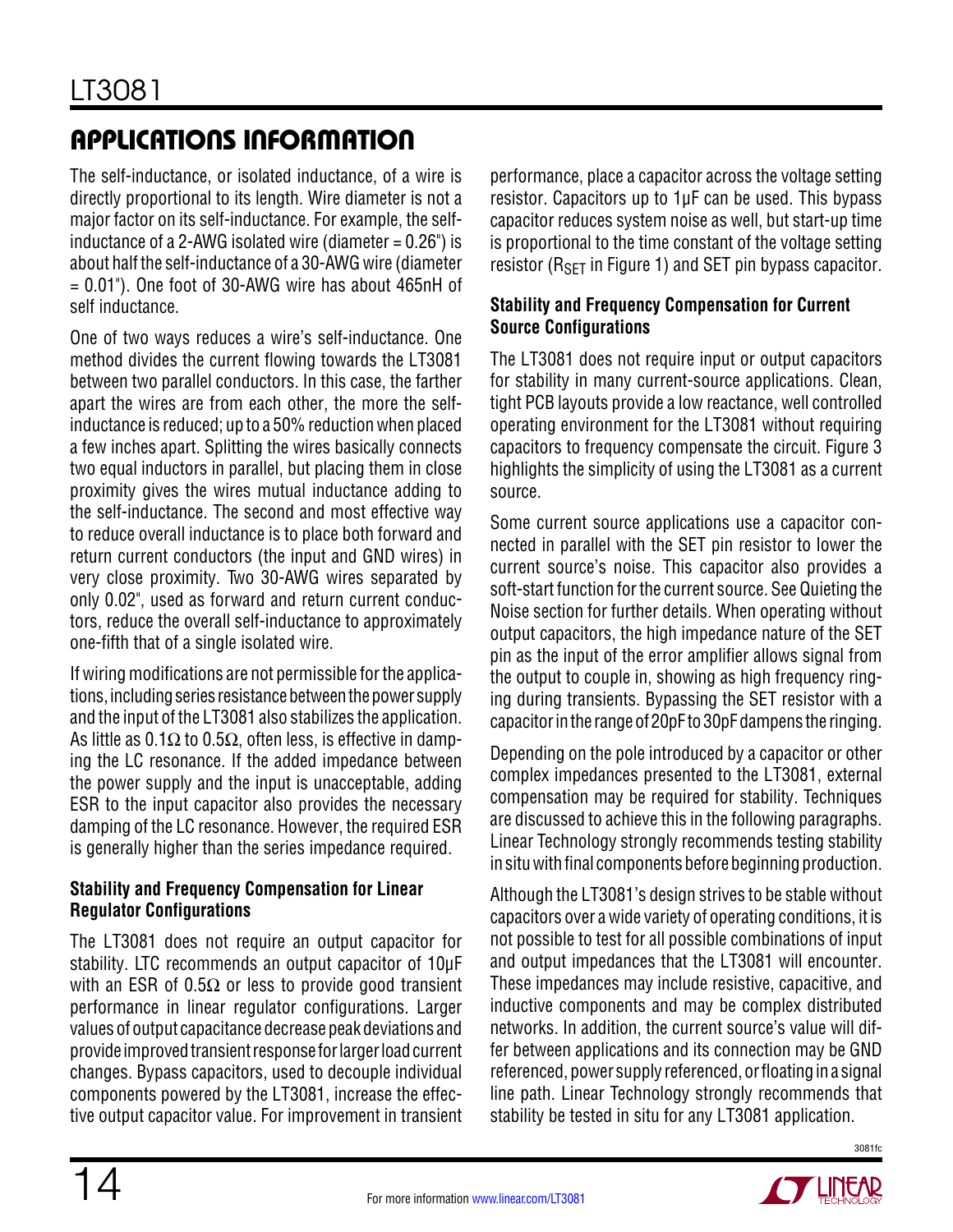In LT3081 applications with long wires or PCB traces, the inductive reactance may cause instability. In some cases, adding series resistance to the input and output lines (as shown in Figure 4) may sufficiently dampen these possible high-Q lines and provide stability. The user must evaluate the required resistor values against the design's headroom constraints. In general, operation at low output current levels (<20mA) automatically requires higher values of programming resistors and may provide the necessary damping without additional series impedance.

If the line impedances in series with the LT3081 are complex enough such that series damping resistors are not sufficient, a frequency compensation network may be necessary. Several options may be considered.

Figure 5 depicts the simplest frequency compensation networks as a single capacitor across the two terminals of the current source. Some applications may use the capacitance to stand off DC voltage but allow the transfer of data down a signal line.

For some applications, pure capacitance may be unacceptable or present a design constraint. One circuit example typifying this is an "intrinsically-safe" circuit in which an overload or fault condition potentially allows the

capacitor's stored energy to create a spark or arc. For applications where a single capacitor is unacceptable, Figure 5 alternately shows a series RC network connected across the two terminals of the current source. This network has the added benefit of limiting the discharge current of the capacitor under a fault condition, preventing sparks or arcs. In many instances, a series RC network is the best solution for stabilizing the application circuit. Typical resistor values will range from 100Ω to 5k. Once again, Linear Technology strongly recommends testing stability in situ for any LT3081 application across all operating conditions, especially ones that present complex impedance networks at the input and output of the current source.

If an application refers the bottom of the LT3081 current source to GND, it may be necessary to bypass the top of the current source with a capacitor to GND. In some cases, this capacitor may already exist and no additional capacitance is required. For example, if the LT3081 was used as a variable current source on the output of a power supply, the output bypass capacitance would suffice to provide LT3081 stability. Other applications may require the addition of a bypass capacitor. A series RC network may also be used as necessary, and depends on the application requirements.



**Figure 4. Adding Series Resistance Decouples and Dampens Long Line Reactances**



**Figure 5. Compensation from Input to Output of Current Source Provides Stability**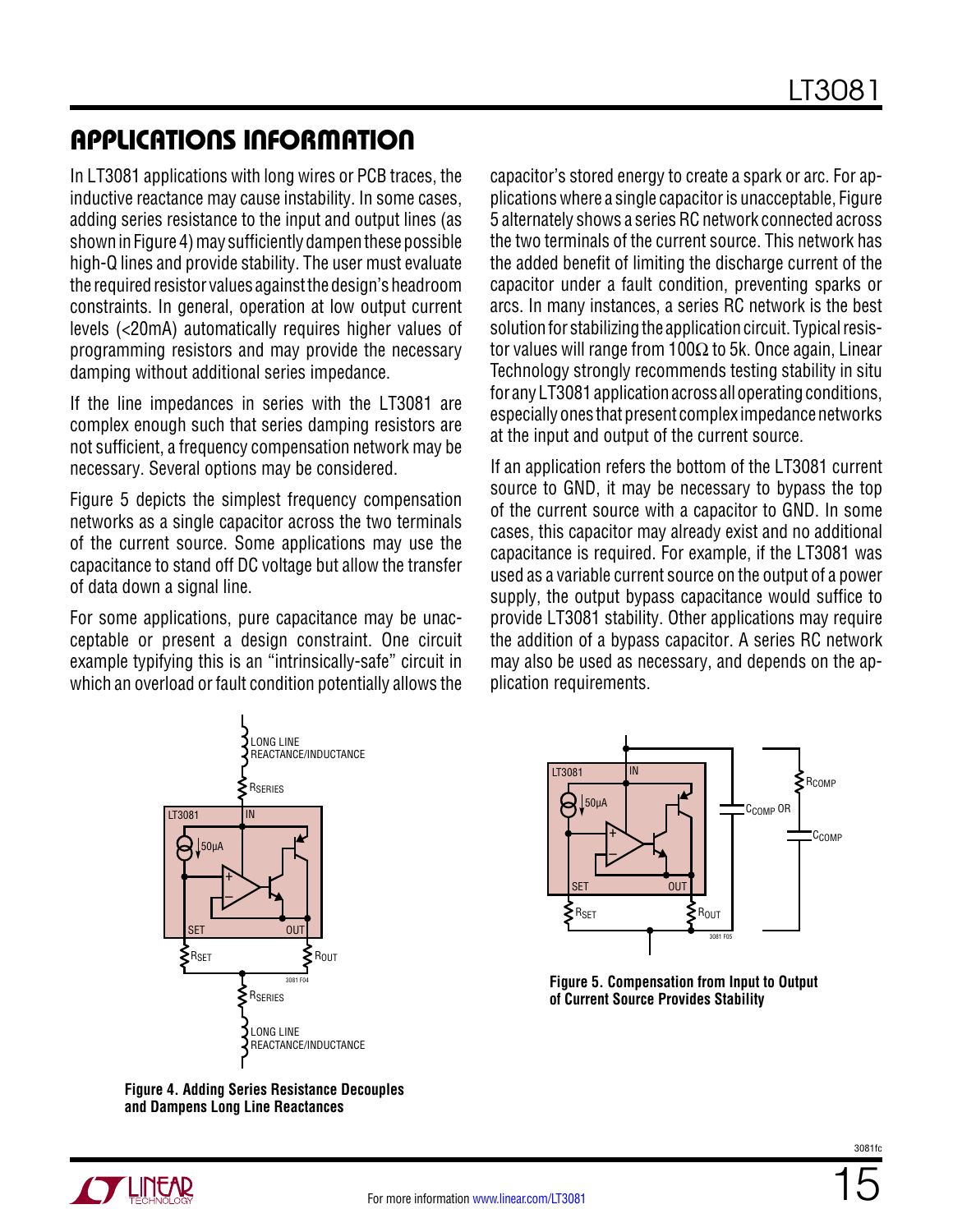In some extreme cases, capacitors or series RC networks may be required on both the LT3081's input and output to stabilize the circuit. Figure 6 depicts a general application using input and output capacitor networks rather than an input-to-output capacitor. As the input of the current source tends to be high impedance, placing a capacitor on the input does not have the same effect as placing a capacitor on the lower impedance output. Capacitors in the range of 0.1µF to 1µF usually provide sufficient bypassing on the input, and the value of input capacitance may be increased without limit. Pay careful attention to using low ESR input capacitors with long input lines (see the Stability and Input Capacitance section for more information).



**Figure 6. Input and/or Output Capacitors May Be Used for Compensation**



**Figure 7. Ceramic Capacitor Temperature Characteristics Figure 8. Ceramic Capacitor DC Bias Characteristics**

#### **Using Ceramic Capacitors**

Give extra consideration to the use of ceramic capacitors. Ceramic capacitors are manufactured with a variety of dielectrics, each with different behavior across temperature and applied voltage. The most common dielectrics used are specified with EIA temperature characteristic codes of Z5U, Y5V, X5R and X7R. The Z5U and Y5V dielectrics are good for providing high capacitances in a small package, but they tend to have strong voltage and temperature coefficients as shown in Figures 7 and 8. When used with a 5V regulator, a 16V 10μF Y5V capacitor can exhibit an effective value as low as 1μF to 2μF for the DC bias voltage applied and over the operating temperature range. The X5R and X7R dielectrics result in more stable characteristics and are more suitable for use as the output capacitor. The X7R type has better stability across temperature, while the X5R is less expensive and is available in higher values. Care still must be exercised when using X5R and X7R capacitors. The X5R and X7R codes only specify operating temperature range and maximum capacitance change over temperature. Capacitance change due to DC bias with X5R and X7R capacitors is better than Y5V and Z5U capacitors, but can still be significant enough to drop capacitor values below appropriate levels. Capacitor DC bias characteristics tend to improve as component case size increases, but expected capacitance at operating voltage should be verified.



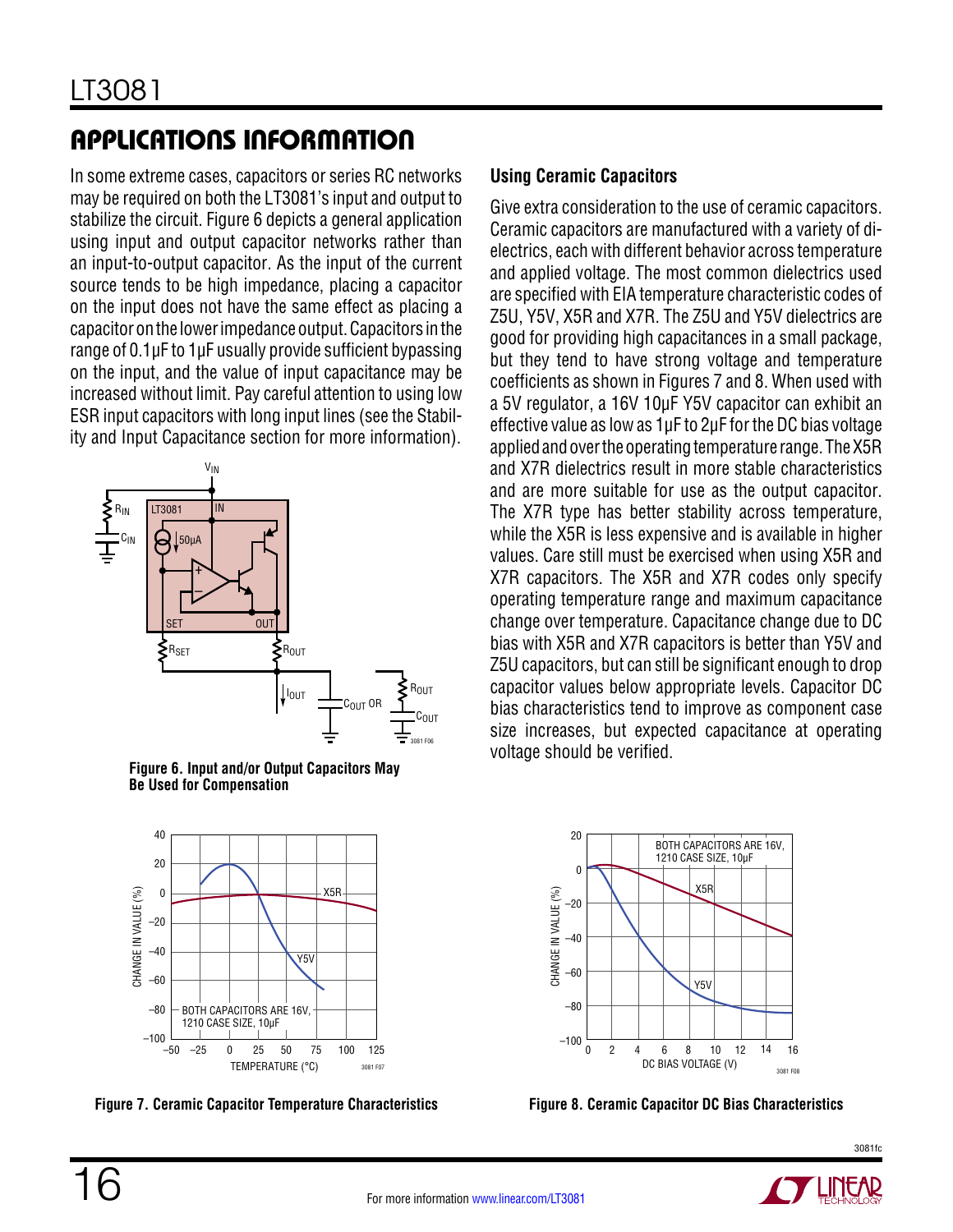Voltage and temperature coefficients are not the only sources of problems. Some ceramic capacitors have a piezoelectric response. A piezoelectric device generates voltage across its terminals due to mechanical stress. In a ceramic capacitor, the stress can be induced by vibrations in the system or thermal transients.

#### **Paralleling Devices**

Higher output current is obtained by paralleling multiple LT3081s together. Tie the individual SET pins together and tie the individual IN pins together. Connect the outputs in common using small pieces of PC trace as ballast resistors to promote equal current sharing. PC trace resistance in milliohms/inch is shown in Table 2. Ballasting requires only a tiny area on the PCB.

#### **Table 2. PC Board Trace Resistance**

| WEIGHT (0z) | 10mil WIDTH | 20mil WIDTH |
|-------------|-------------|-------------|
|             | 54.3        |             |
|             |             | 13.6        |

Trace resistance is measured in m $\Omega$ /in.

The worst-case room temperature offset, only  $\pm 1.5$ mV between the SET pin and the OUT pin, allows the use of very small ballast resistors.

As shown in Figure 9, each LT3081 has a small  $10 \text{m}\Omega$ ballast resistor, which at full output current gives better than 80% equalized sharing of the current. The external resistance of 10m $\Omega$  (5m $\Omega$  for the two devices in parallel) only adds about 15mV of output regulation drop at an output of 3A. Even with an output voltage as low as 1V, thisonly adds 1.5% tothe regulation. Of course, paralleling more than two LT3081s yields even higher output current. Spreading the devices on the PC board also spreads the heat. Series input resistors can further spread the heat if the input-to-output difference is high.

If the increase in load regulation from the ballast resistors is unacceptable, the  $I_{MOM}$  output can be used to compensate for these drops (see Using I<sub>MON</sub> Cancels Ballast Resistor Drop in the Typical Applications section). Regulator paralleling without the use of ballast resistors is accomplished by comparing the I<sub>MON</sub> outputs of regulators (see Load Current Sharing Without Ballasting in the Typical Applications section).



**Figure 9. Parallel Devices**

### **Quieting the Noise**

The LT3081 offers numerous noise performance advantages. Every linear regulator has its sources of noise. In general, a linear regulator's critical noise source is the reference. In addition, consider the error amplifier's noise contribution along with the resistor divider's noise gain.

Many traditional low noise regulators bond out the voltage reference to an external pin (usually through a large value resistor) to allow for bypassing and noise reduction. The LT3081 does not use a traditional voltage reference like other linear regulators. Instead, it uses a 50µA reference current. The 50µA current source generates noise current levels of  $18pA/\sqrt{Hz}$  (5.7n $A<sub>RMS</sub>$  over a 10Hz to 100kHz bandwidth). The equivalent voltage noise equals the RMS noise current multiplied by the resistor value.

The SET pin resistor generates spot noise equal to  $\sqrt{4kTR}$  $(k = Boltzmann's constant, 1.38 \cdot 10^{-23}$  J/°K, and T is absolute temperature) which is RMS summed with the voltage noise. If the application requires lower noise performance, bypass the voltage setting resistor with a capacitor to GND. Note that this noise-reduction capacitor increases start-up time as a factor of the RC time constant.



17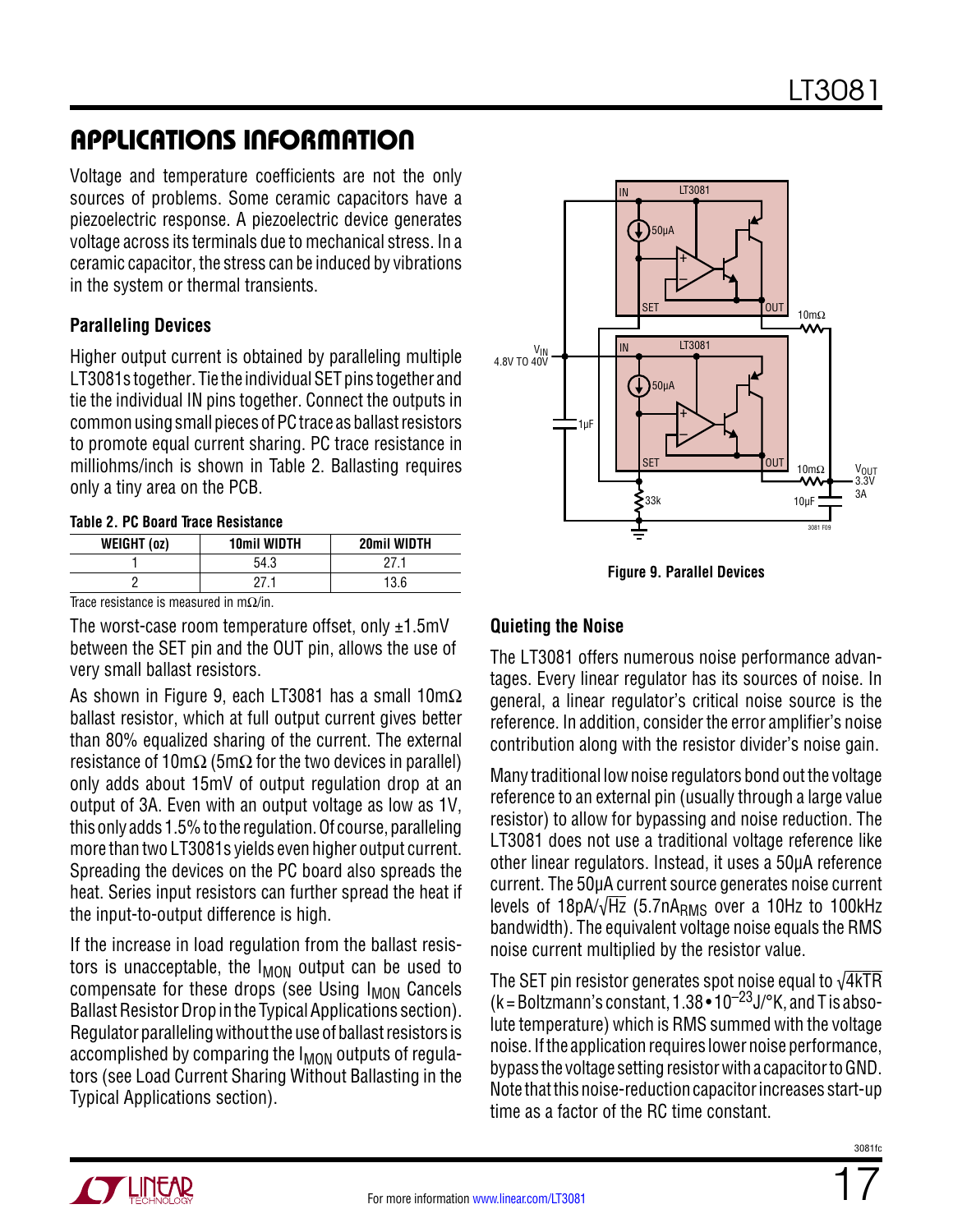The LT3081 uses a unity-gain follower from the SET pin to the OUT pin. Therefore, multiple possibilities exist (besides a SET pin resistor) to set output voltage. For example, using a high accuracy voltage reference from SET to GND removes the errors in output voltage due to reference current tolerance and resistor tolerance. Active driving of the SET pin is acceptable.

The typical noise scenario for a linear regulator is that the output voltage setting resistor divider gains up the reference noise, especially if  $V_{\text{OUT}}$  is much greater than  $V_{\text{RFF}}$ . The LT3081's noise advantage is that the unity-gain follower presents no noise gain whatsoever from the SET pin to the output. Thus, noise figures do not increase accordingly. Error amplifier noise is typical 85nV/ $\sqrt{Hz}$ (27µV<sub>RMS</sub> over a 10Hz to 100kHz bandwidth). The error amplifier's noise is RMS summed with the other noise terms to give a final noise figure for the regulator.

Paralleling of regulators adds the benefit that output noise is reduced. For n regulators in parallel, the output noise drops by a factor of  $\sqrt{n}$ .

Curves in the Typical Performance Characteristics section show noise spectral density and peak-to-peak noise characteristics for both the reference current and error amplifier over a 10Hz to 100kHz bandwidth.

### **Load Voltage Regulation**

The LT3081 is a floating device. No ground pin exists on the packages. Thus, the IC delivers all quiescent current and drive current to the load. Therefore, it is not possible to provide true remote load sensing. The connection resistance between the regulator and the load determines load regulation performance. The data sheet's load regulation specification is Kelvin sensed at the package's pins. Negative-side sensing is a true Kelvin connection by returning the bottom of the voltage setting resistor to the negative side of the load (see Figure 10).

Connected as shown, system load regulation is the sum of the LT3081's load regulation and the parasitic line resistance multiplied by the output current. To minimize load regulation, keep the positive connection between the regulator and load as short as possible. If possible, use large diameter wire or wide PC board traces.



**Figure 10. Connections for Best Load Regulation**

### **TEMP Pin Operation (Die Temperature Monitor)**

The TEMP pin of the LT3081 outputs a current proportional to average die temperature. At 25°C, the current from the TEMP pin is 25µA, with a slope of 1µA/°C. The current out of the TEMP pin is valid for junction temperatures above 0°C (absent initial offset considerations). Below 0°C, the TEMP pin will not sink current to indicate die temperature. The TEMP pin output current is valid for voltages up to 40V below and 0.4V above the OUT pin allowing operation even during short-circuit conditions.

Connecting a resistor from TEMP to ground converts the TEMP pin current into a voltage to allow for monitoring by an ADC. With a 1k resistor, 0mV to 150mV indicates 0°C to 150°C.

It should be noted that the TEMP pin current represents an average temperature and should not be used to guarantee that maximum junction temperature is not exceeded. Instantaneous power along with thermal gradients and time constants may cause portions of the die to exceed maximum ratings and thermal shutdown thresholds. Be sure to calculate die temperature rise for steady state (>1 minute) as well as impulse conditions.

### **I<sub>MON</sub>** Pin Operation (Current Monitor)

The LT3081's  $I_{MON}$  pin outputs a current proportional to the load current supplied at a ratio of 1:5000. The  $I_{MON}$ pin current is valid for voltages up to 40V below and 0.4V above the OUT pin, allowing operation even during shortcircuit conditions.

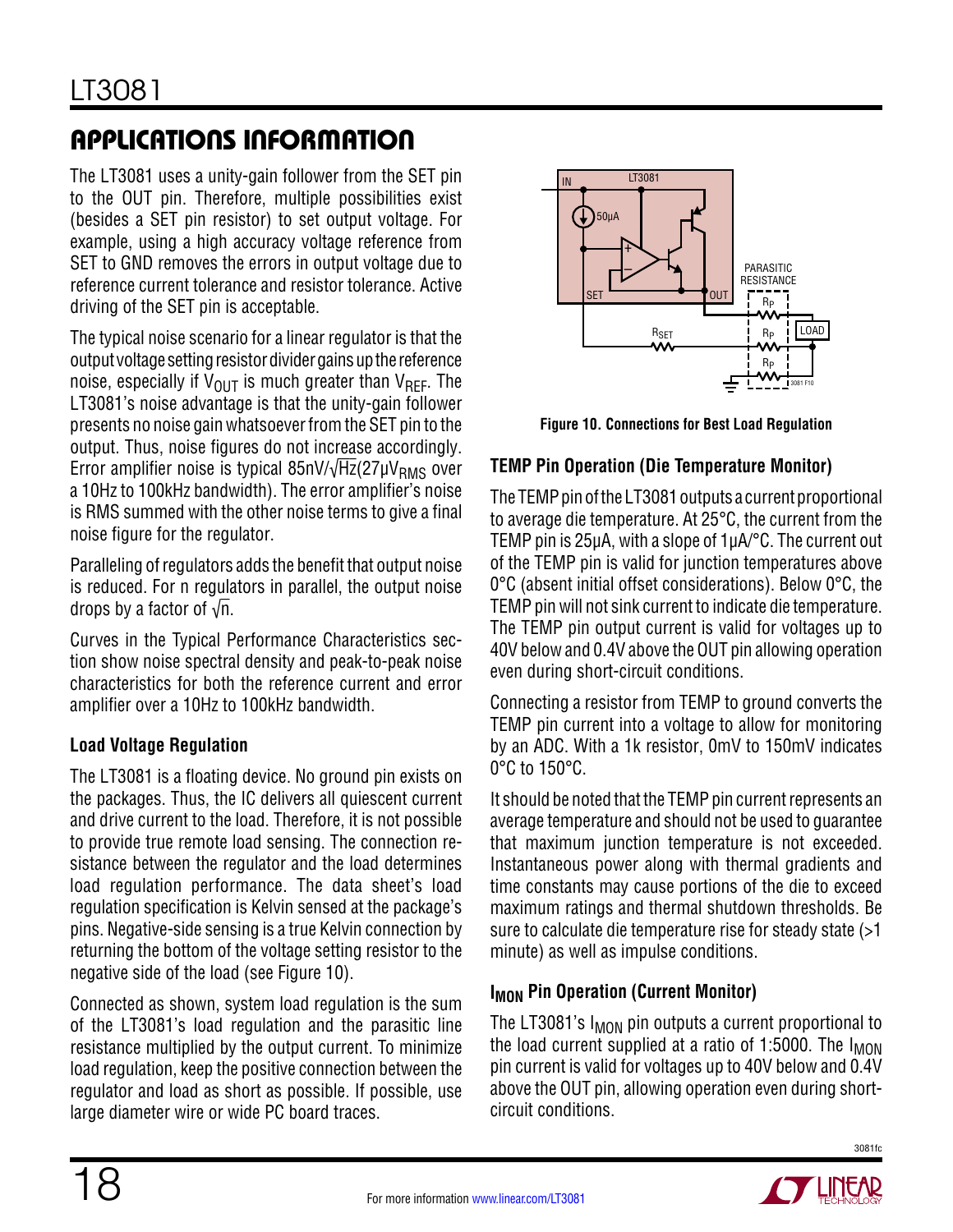Connecting a resistor from  $I_{MON}$  to ground converts the I<sub>MON</sub> pin current into a voltage to allow for monitoring by an ADC. With a 1k resistor, 0mV to 300mV indicates 0A to 1.5A of load current.

#### **Compensating for Cable Drops with I<sub>MON</sub>**

The I<sub>MON</sub> pin can compensate for resistive drops in wires or cables between the LT3081 and the load. Breaking the SET resistor into two pieces adjusts the output voltage as a function of load current. The ratio of the output wire/cable impedance to the bottom resistor should be 1:5000. The sum total of the two SET resistor values determines the initial output voltage. Figure 11 shows a typical application and formulas for calculating resistor values.



RCOMP = 5000 • RCABLE(TOTAL)  $V_{\text{OUT(LOAD)}} = 50\mu\text{A}$  (R<sub>SET</sub> + R<sub>COMP</sub>)

#### Figure 11. Using I<sub>MON</sub> to Compensate for Cable Drops

#### **Thermal Considerations**

The LT3081's internal power and thermal limiting circuitry protects itself under overload conditions. For continuous normal load conditions, do not exceed the 125°C (E- and I-grades) or 150°C (H- and MP-grades) maximum junction temperature. Carefully consider all sources of thermal resistance from junction-to-ambient. This includes (but is not limited to) junction-to-case, case-to-heat sink interface, heat sink resistance or circuit board-to-ambient as the application dictates. Consider all additional, adjacent heat generating sources in proximity on the PCB.

Surface mount packages provide the necessary heat sinking by using the heat spreading capabilities of the

PC board, copper traces and planes. Surface mount heat sinks, plated through-holes and solder-filled vias can also spread the heat generated by power devices.

Junction-to-case thermal resistance is specified from the IC junction to the bottom of the case directly, or the bottom of the pin most directly in the heat path. This is the lowest thermal resistance path for heat flow. Only proper device mounting ensures the best possible thermal flow from this area of the packages to the heat sinking material.

#### **Note that the exposed pad of the DFN and TSSOP packages and the tab of the DD-Pak and TO-220 packages**  are electrically connected to the output  $(V_{\text{OUT}})$ .

Tables 3 through 5 list thermal resistance as a function of copper areas on a fixed board size. All measurements were taken in still air on a 4-layer FR-4 board with 1oz solid internal planes and 2oz external trace planes with a total finished board thickness of 1.6mm.

#### **Table 3. DF Package, 12-Lead DFN**

| <b>COPPER AREA</b>     |                        |                        | <b>THERMAL RESISTANCE</b> |
|------------------------|------------------------|------------------------|---------------------------|
| TOPSIDE*               | <b>BACKSIDE</b>        | <b>BOARD AREA</b>      | (JUNCTION-TO-AMBIENT)     |
| $2500$ mm <sup>2</sup> | $2500$ mm <sup>2</sup> | $2500$ mm <sup>2</sup> | $18^{\circ}$ C/W          |
| $1000$ mm <sup>2</sup> | $2500$ mm <sup>2</sup> | $2500$ mm <sup>2</sup> | $22^{\circ}$ C/W          |
| $225$ mm <sup>2</sup>  | $2500$ mm <sup>2</sup> | 2500mm <sup>2</sup>    | $29^{\circ}$ C/W          |
| $100$ mm <sup>2</sup>  | $2500$ mm <sup>2</sup> | $2500$ mm <sup>2</sup> | $35^{\circ}$ C/W          |

\*Device is mounted on topside

#### **Table 4. FE Package, 16-Lead TSSOP**

| <b>COPPER AREA</b>     |                        |                        | <b>THERMAL RESISTANCE</b> |
|------------------------|------------------------|------------------------|---------------------------|
| TOPSIDE*               | <b>BACKSIDE</b>        | <b>BOARD AREA</b>      | (JUNCTION-TO-AMBIENT)     |
| $2500$ mm <sup>2</sup> | $2500$ mm <sup>2</sup> | 2500mm <sup>2</sup>    | $16^{\circ}$ C/W          |
| $1000$ mm <sup>2</sup> | $2500$ mm <sup>2</sup> | $2500$ mm <sup>2</sup> | $20^{\circ}$ C/W          |
| $225$ mm <sup>2</sup>  | $2500$ mm <sup>2</sup> | $2500$ mm <sup>2</sup> | $26^{\circ}$ C/W          |
| $100$ mm <sup>2</sup>  | $2500$ mm <sup>2</sup> | $2500$ mm <sup>2</sup> | $32^{\circ}$ C/W          |

\*Device is mounted on topside

#### **Table 5. R Package, 7-Lead DD-Pak**

| <b>COPPER AREA</b> |  |                 |                   |                       | <b>THERMAL RESISTANCE</b> |
|--------------------|--|-----------------|-------------------|-----------------------|---------------------------|
| TOPSIDE*           |  | <b>BACKSIDE</b> | <b>BOARD AREA</b> | (JUNCTION-TO-AMBIENT) |                           |
| 2500mm2            |  | 2500mm2         | 2500mm2           | $13^{\circ}$ C/W      |                           |
| 1000mm2            |  | 2500mm2         | 2500mm2           | $14^{\circ}$ C/W      |                           |
| 225mm2             |  | 2500mm2         | 2500mm2           | $16^{\circ}$ C/W      |                           |

\*Device is mounted on topside

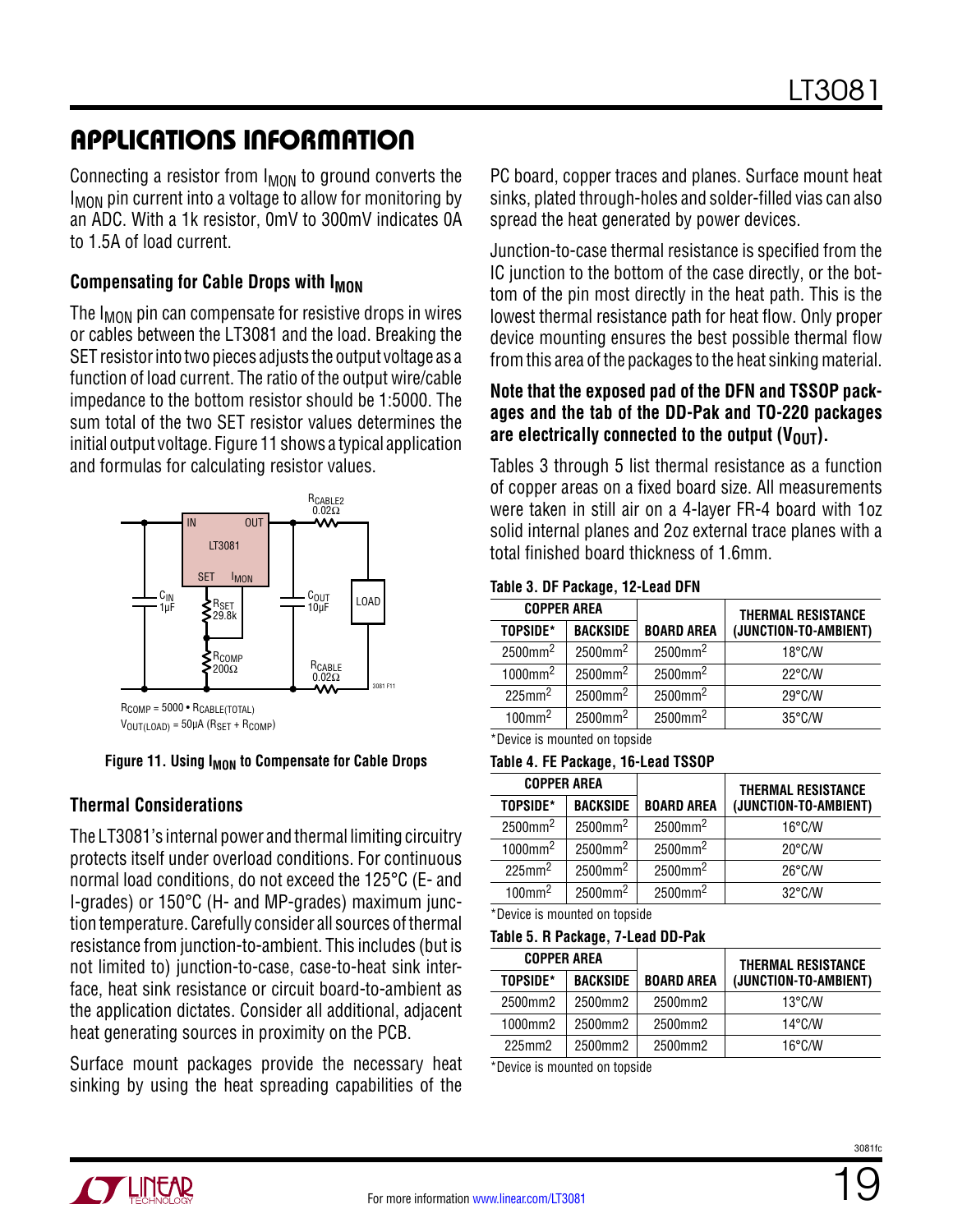### **T7 Package, 7-Lead TO-220**

Thermal Resistance (Junction-to-Case) = 3°C/W

For further information on thermal resistance and using thermal information, refer to JEDEC standard JESD51, notably JESD51-12.

PCB layers, copper weight, board layout and thermal vias affect the resultant thermal resistance. Tables 3 through 5 provide thermal resistance numbers for best-case 4-layer boards with 1oz internal and 2oz external copper. Modern, multilayer PCBs may not be able to achieve quite the same level performance as found in these tables. Demo circuit 1870A's board layout using multiple inner  $V_{OUT}$  planes and multiple thermal vias achieves 16°C/W performance for the FE package.

### **Calculating Junction Temperature**

Example: Given an output voltage of 0.9V, an IN voltage of 2.5V  $\pm$ 5%, output current range from 10mA to 1A and a maximum ambient temperature of 50°C, what is the maximum junction temperature for the DD-Pak on a 2500mm2 board with topside copper of 1000mm2?

The power in the circuit equals:

 $P_{\text{TOTAL}} = (V_{\text{IN}} - V_{\text{OUT}})(I_{\text{OUT}})$ 

The current delivered to the SET pin is negligible and can be ignored.

 $V_{IN(MAX\_CONTINUOUS)} = 2.625V (2.5V + 5%)$ 

 $V_{\text{OUT}} = 0.9V$ ,  $I_{\text{OUT}} = 1A$ ,  $T_A = 50^{\circ}C$ 

Power dissipation under these conditions equals:

 $P_{\text{TOTAL}} = (V_{\text{IN}} - V_{\text{OUT}})(I_{\text{OUT}})$  $P_{\text{TOTAI}} = (2.625V - 0.9V)(1A) = 1.73W$ 

Junction Temperature equals:

 $T_{J} = T_A + P_{\text{TOTAI}} \bullet \theta_{JA}$  (using tables)

$$
T_J = 50^{\circ}C + 1.73W \cdot 14^{\circ}C/W = 74.2^{\circ}C
$$

In this case, the junction temperature is below the maximum rating, ensuring reliable operation.

### **Reducing Power Dissipation**

In some applications it may be necessary to reduce the powerdissipationintheLT3081packagewithoutsacrificing output current capability. Two techniques are available. The first technique, illustrated in Figure 12, employs a resistor in series with the regulator's input. The voltage drop across  $R<sub>S</sub>$  decreases the LT3081's IN-to-OUT differential voltage and correspondingly decreases the LT3081's power dissipation.

As an example, assume:  $V_{IN} = 7V$ ,  $V_{OUT} = 3.3V$  and  $I_{OUT}$   $MAX$ ) = 1.5A. Use the formulas from the Calculating Junction Temperature section previously discussed.

Without series resistor  $R<sub>S</sub>$ , power dissipation in the LT3081 equals:

 $P_{\text{TOTAI}} = (7V - 3.3V) \cdot 1.5A = 5.55W$ 

If the voltage differential ( $V_{\text{DIFF}}$ ) across the LT3081 is chosen as  $1.5V$ , then  $R_S$  equals:

$$
R_S = \frac{7V - 3.3V - 1.5V}{1.5A} = 1.5\Omega
$$

Power dissipation in the LT3081 now equals:

 $P_{\text{TOTA}} = 1.5V \cdot 1.5A = 2.25W$ 

The LT3081's power dissipation is now only 40% compared to no series resistor.  $R_S$  dissipates 3.3W of power. Choose appropriate wattage resistors or use multiple resistors in parallel to handle and dissipate the power properly.



**Figure 12. Reducing Power Dissipation Using a Series Resistor**

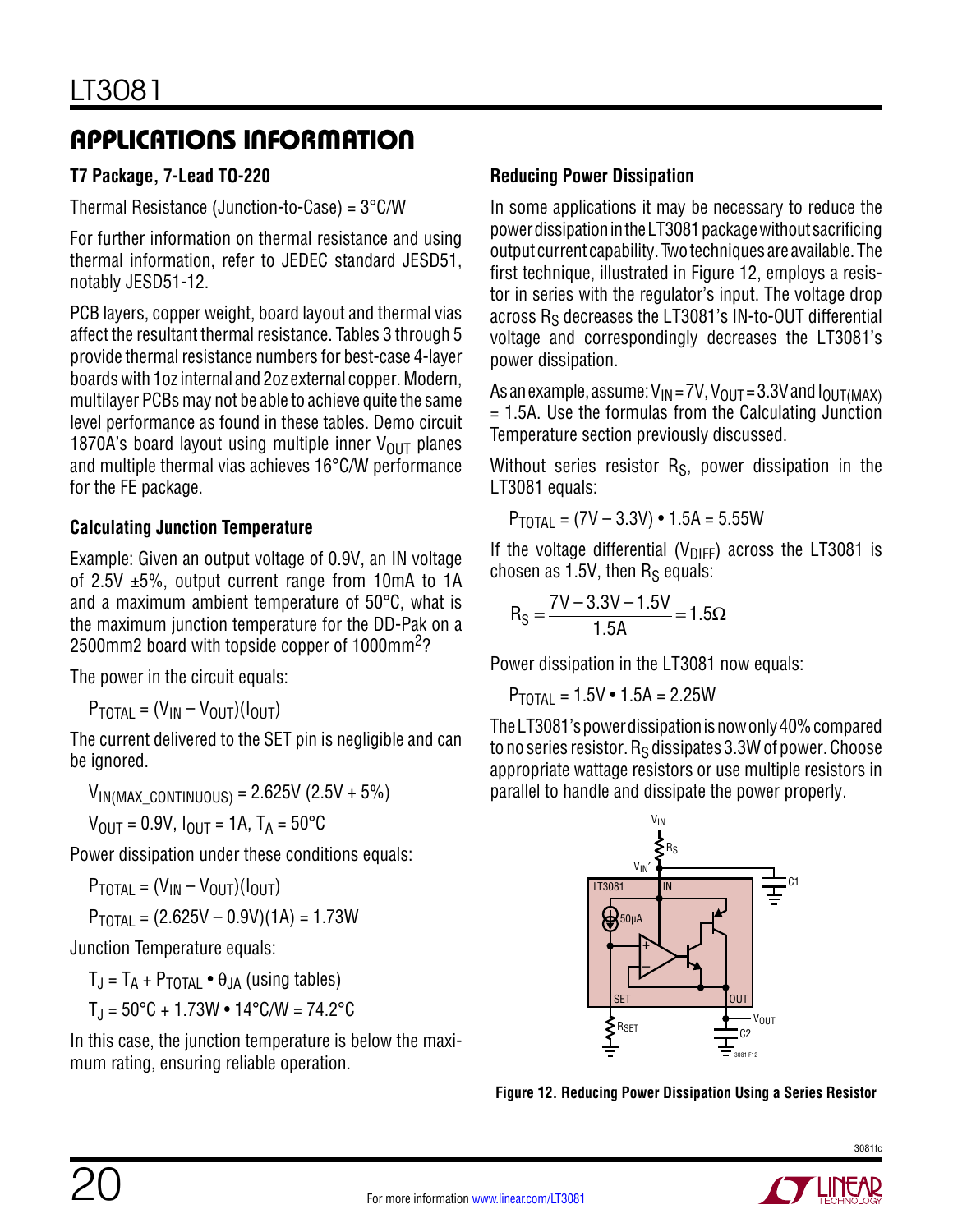The second technique for reducing power dissipation, shown in Figure 13, uses a resistor in parallel with the LT3081. This resistor provides a parallel path for current flow, reducing the current flowing through the LT3081. This technique works well if input voltage is reasonably constant and output load current changes are small. This technique also increases the maximum available output current at the expense of minimum load requirements.



**Figure 13. Reducing Power Dissipation Using a Parallel Resistor**

As an example, assume:  $V_{IN} = 5V$ ,  $V_{IN(MAX)} = 5.5V$ ,  $V_{OUT}$ = 3.3V,  $V_{\text{OUT(MIN)}}$  = 3.2V,  $I_{\text{OUT(MAX)}}$  = 1.5A and  $I_{\text{OUT(MIN)}}$  $= 0.7$ A. Also, assuming that  $R<sub>P</sub>$  carries no more than 90% of  $I_{OUT(MIN)} = 630mA$ .

Calculating  $R_P$  yields:

$$
R_p = \frac{5.5V - 3.2V}{0.63A} = 3.65\Omega
$$

(5% Standard value = 3.6Ω)

The maximum total power dissipation is:

 $(5.5V - 3.2V) \cdot 1.5A = 3.5W$ 

However, the LT3081 supplies only:

$$
1.5A - \frac{5.5V - 3.2V}{3.6\Omega} = 0.86A
$$

Therefore, the LT3081's power dissipation is only:

 $P_{DISS} = (5.5V - 3.2V) \cdot 0.86A = 1.98W$ 

RP dissipates 1.52W of power. As with the first technique, choose appropriate wattage resistors to handle and dissipate the power properly. With this configuration, the LT3081 supplies only 0.86A. Therefore, load current can increase by 0.64A to a total output current of 2.14A while keeping the LT3081 in its normal operating range.

### **High Temperature Operation**

Care must be taken when designing the LT3081H/ LT3081MP applications to operate at high ambient temperatures. The LT3081H/LT3081MP operates at high temperatures, but erratic operation can occur due to unforeseen variations in external components. Some tantalum capacitors are available for high temperature operation, but ESR is often several ohms; capacitor ESR above  $0.5\Omega$  is unsuitable for use with the LT3081H/LT3081MP. Multiple ceramic capacitor manufacturers now offer ceramic capacitors that are rated to 150°C using an X8R dielectric. Check each passive component for absolute value and voltage ratings over the operating temperature range.

Leakages in capacitors or from solder flux left after insufficient board cleaning adversely affects low current nodes, such as the SET,  $I_{MON}$ , and TEMP pins. Consider junction temperature increase due to power dissipation in both the junction and nearby components to ensure maximum specifications are not violated for the LT3081H/LT3081MP or external components.

### **Protection Features**

The LT3081 incorporates several protection features ideal for harsh industrial and automotive environments, among other applications. In addition to normal monolithic regulator protection features such as current limiting and thermal limiting, the LT3081 protects itself against reverse-input voltages, reverse-output voltages, and large OUT-to-SET pin voltages.

Current limit protection and thermal overload protection protect the IC against output current overload conditions. For normal operation, do not exceed the rated absolute maximum junction temperature. The thermal shutdown circuit's temperature threshold is typically 165°C and incorporates about 5°C of hysteresis.

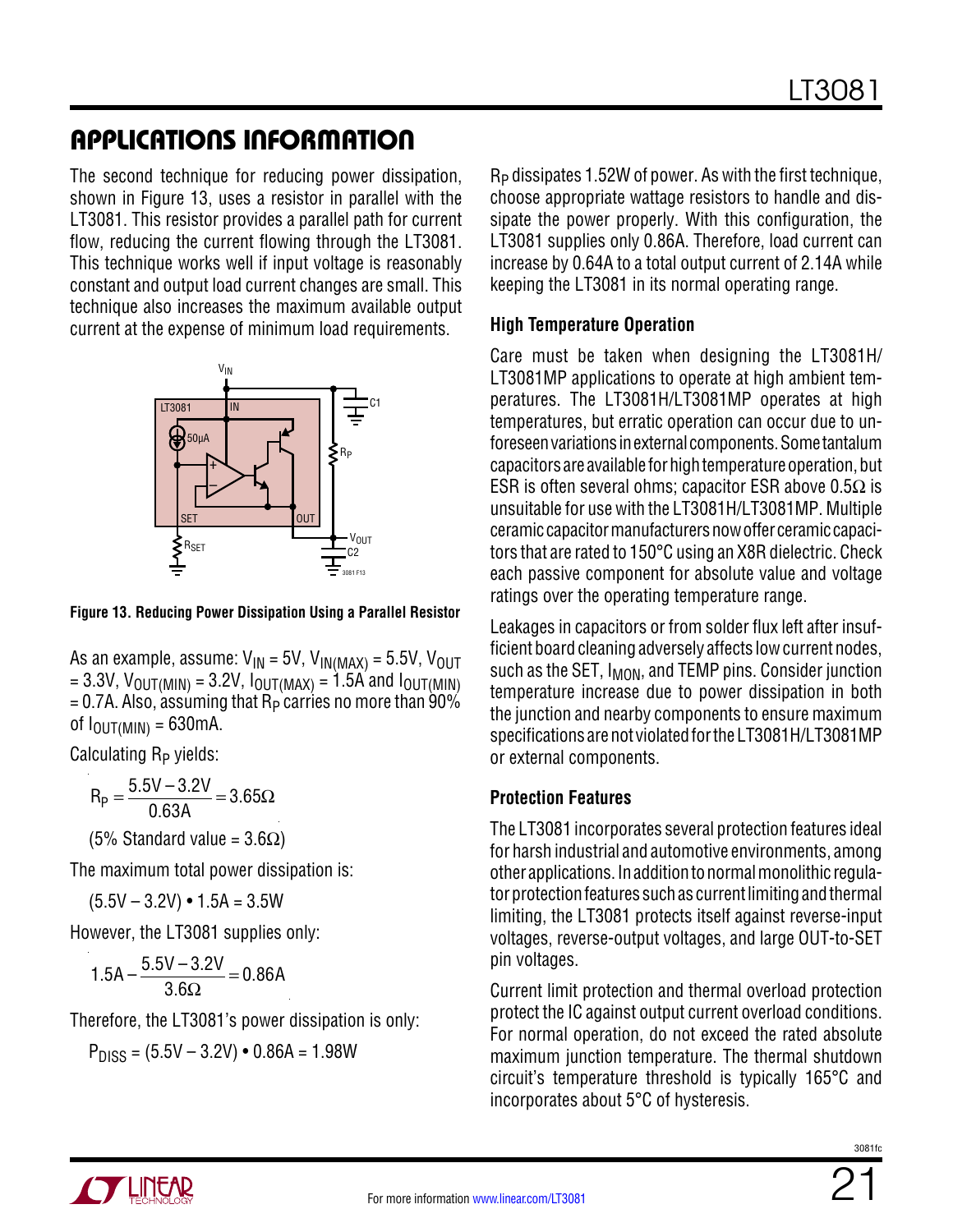The LT3081's IN pin withstands  $\pm$ 40V voltages with respect to the OUT and SET pins. Reverse current flow, if OUT is greater than IN, is less than 1mA (typically under 100µA), protecting the LT3081 and sensitive loads.

Clamping diodes and 400 $\Omega$  limiting resistors protect the LT3081's SET pin relative to the OUT pin voltage. These protection components typically only carry current under transient overload conditions. These devices are sized to handle ±10V differential voltages and ±25mA crosspin current flow without concern. Relative to these application concerns, note the following two scenarios. The first scenario employs a noise-reducing SET pin bypass capacitor while OUT is instantaneously shorted to GND. The second scenario follows improper shutdown techniques in which the SET pin is reset to GND quickly while OUT is held up by a large output capacitance with light load.

### Typical Applications



**Paralleling Regulators Constanting Regulators Constanting Cancels Ballast Resistor Drop** 



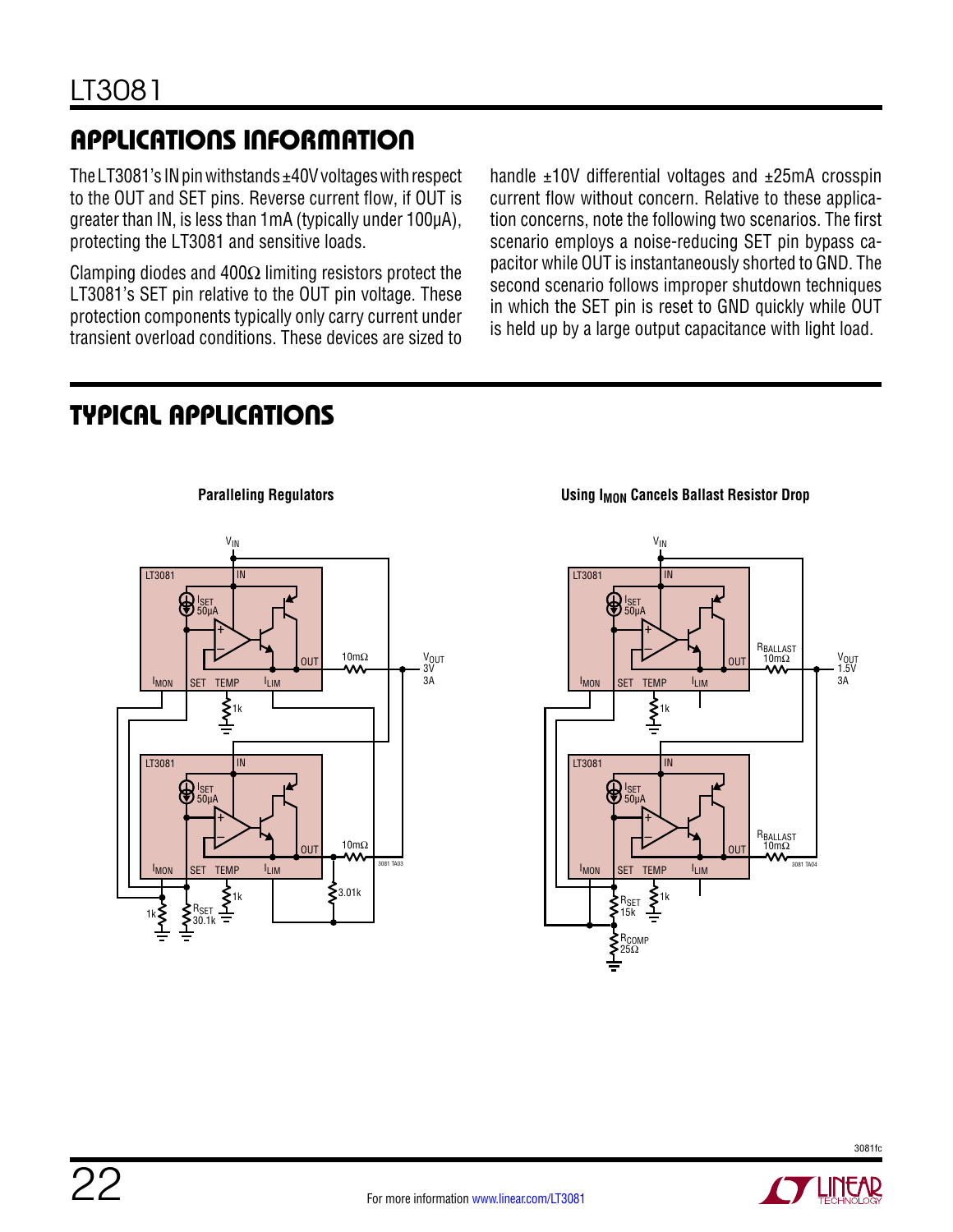### Typical Applications



**Load Sharing Without Ballast Resistors**

#### **Load Current Sharing Without Ballasting**



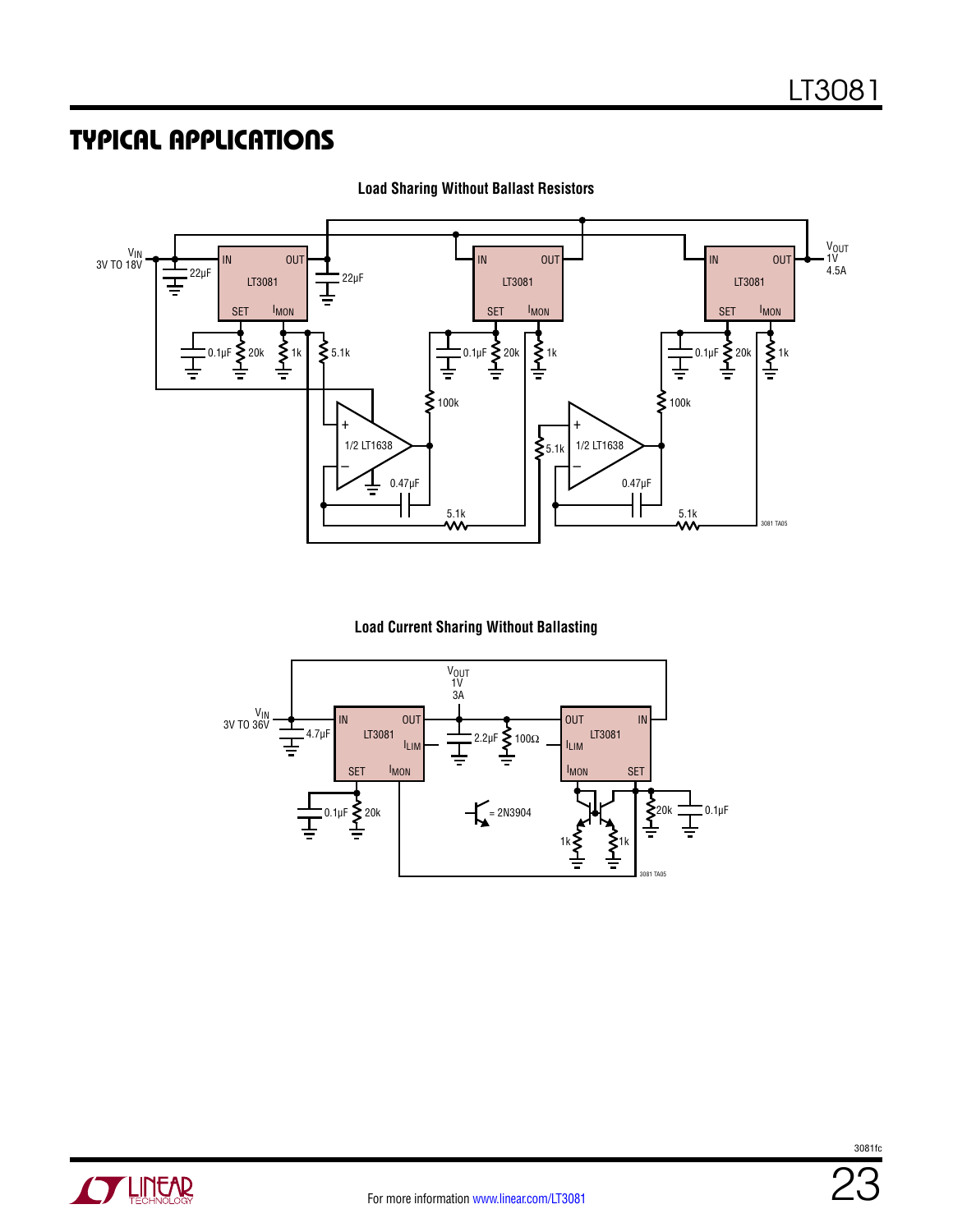**Constant-Voltage, Constant-Current 20V/3A Lab Supply**

Constant-Voltage, Constant-Current 20V/3A Lab Supply

## Typical Applications



www.linear.com/product/LT3081#demoboards www.linear.com/product/LT3081#demoboards

24

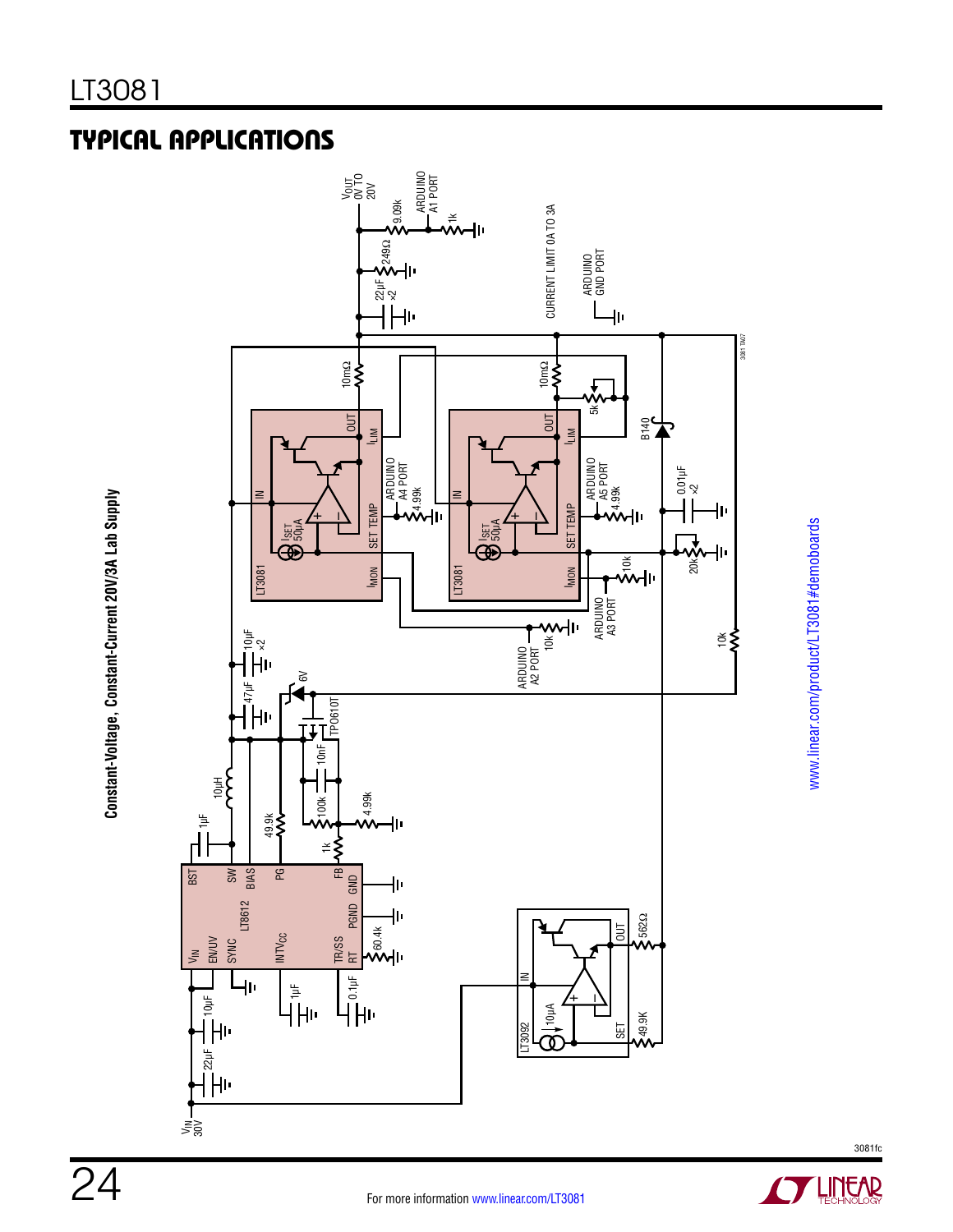### Typical Applications



**Boosting Fixed Output Regulators**

**Reference Buffer**







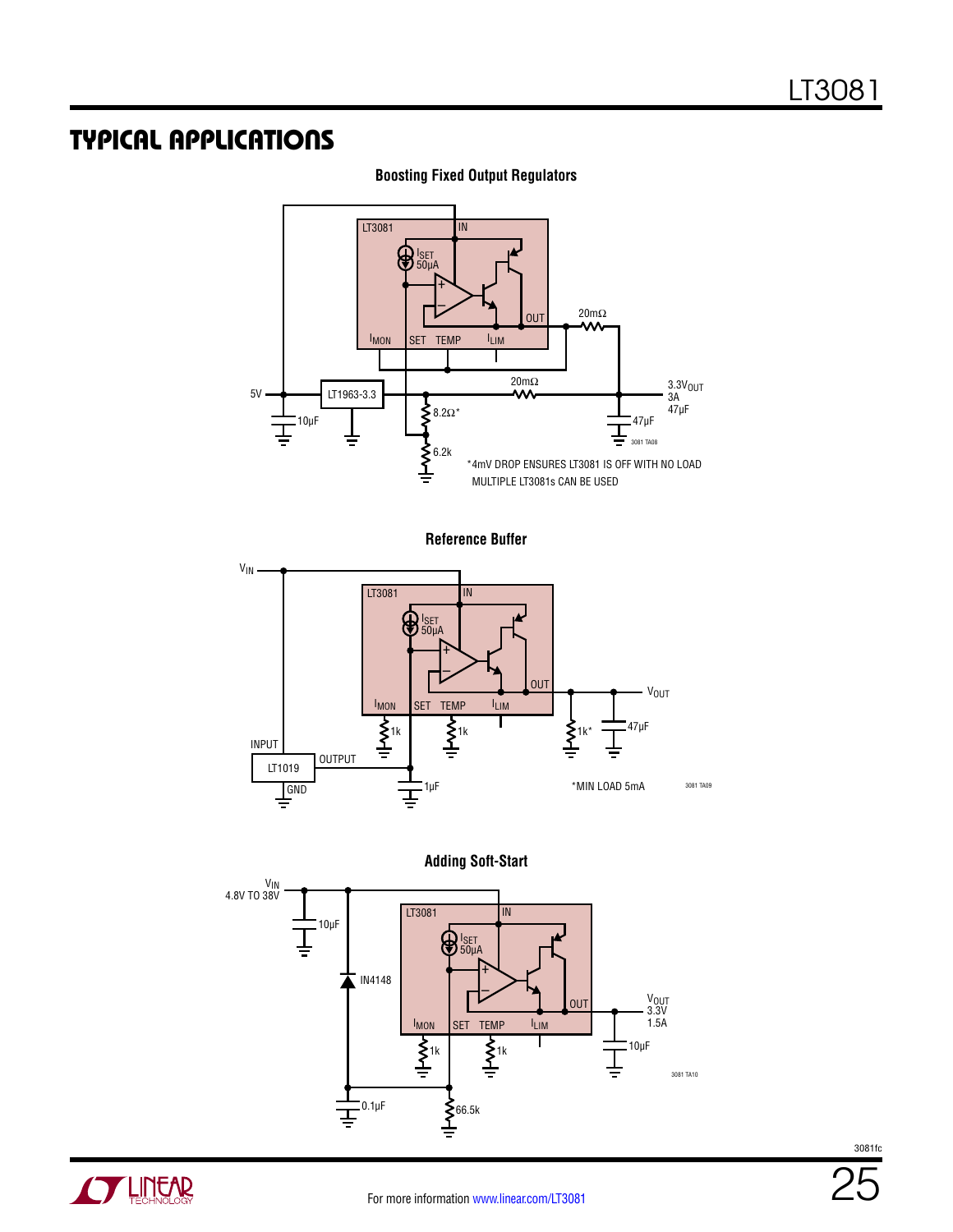### Typical Applications



**Using a Lower Value Set Resistor**

#### **Using an External Reference Current**

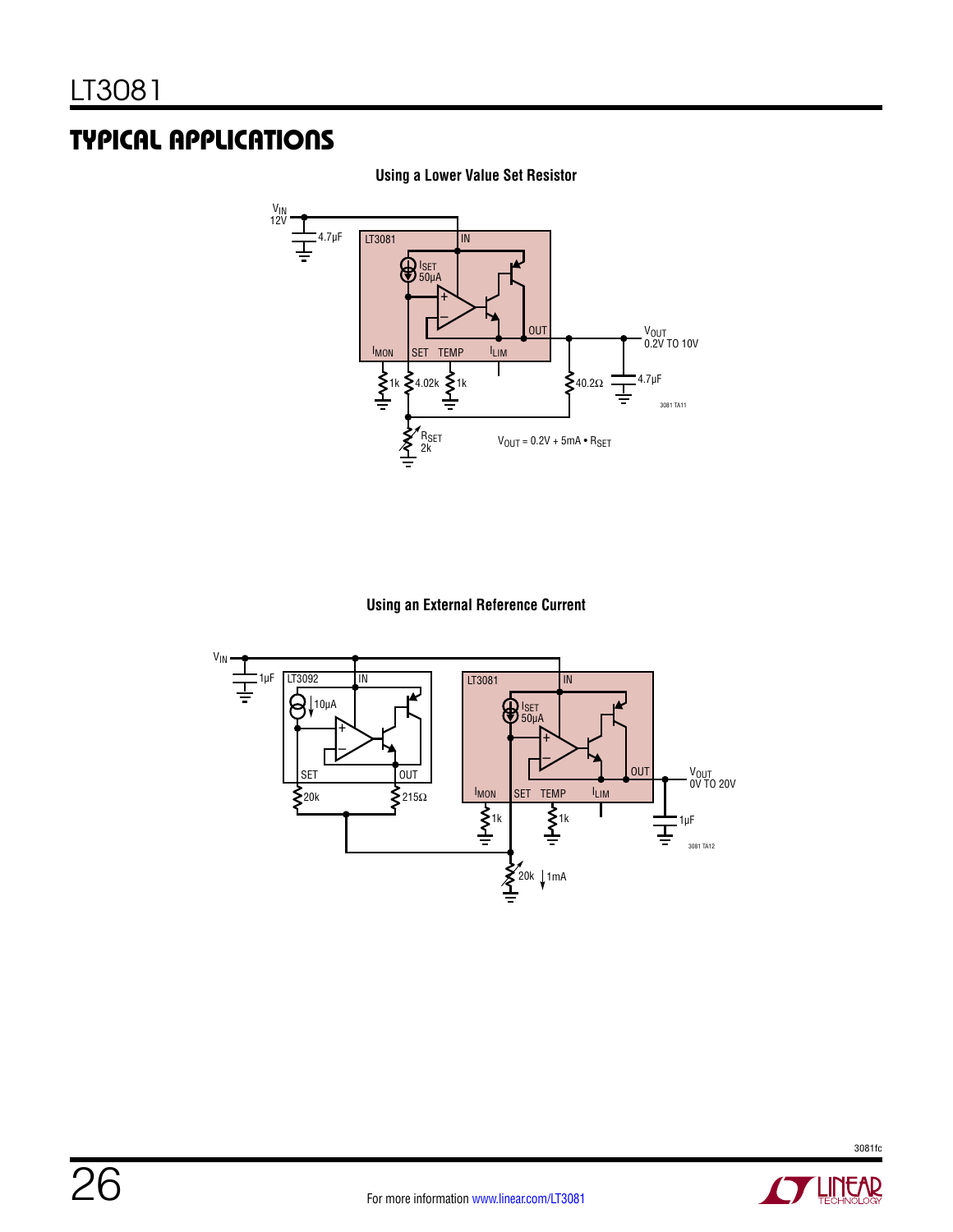**Please refer to http://www.linear.com/designtools/packaging/ for the most recent package drawings.**



ON THE TOP AND BOTTOM OF PACKAGE

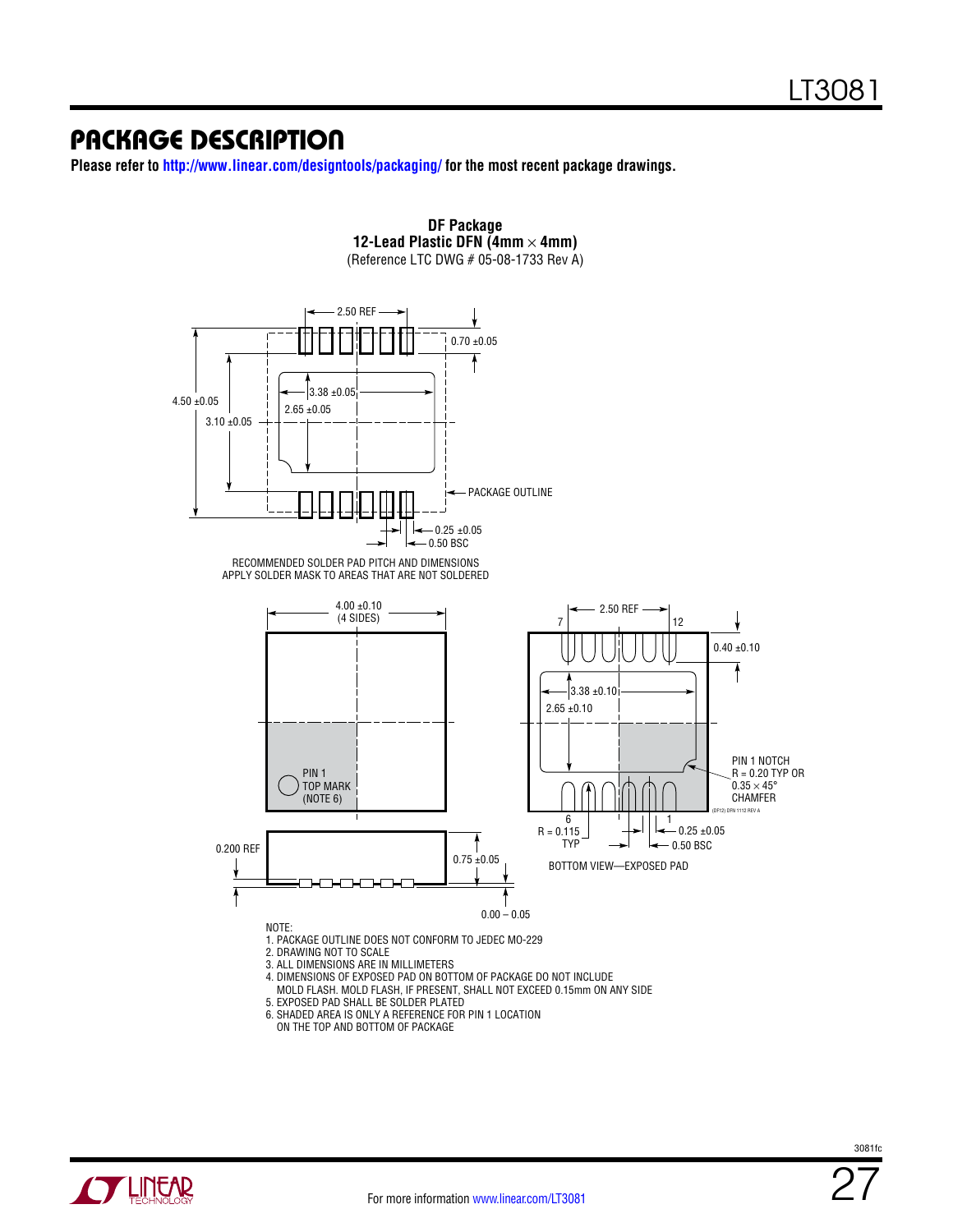**Please refer to http://www.linear.com/designtools/packaging/ for the most recent package drawings.**

#### **Exposed Pad Variation BB** 4.70 DETAIL A $(185)$  $4.90 - 5.10*$  $(0.193 - 0.201)$ 0.56 3.58 (.022) (.141) 3.58 REF 000000 П  $(141)$ NOTE 5  $\Omega$ 16 1514 13 12 1110 9  $(0.021)$ NOTE 5 REF  $6.60 \pm 0.10$ LEAD FRAME FEATURE FOR 2.94 3.05 Ir REFERENCE ONLY  $4.50\pm0.10$ (.116) (.120) DETAIL A **NO MEASUREMENT PURPOSE** 6.40 SEE NOTE 4 2.94  $( .252)$  $(0.116)$ BSC  $1.05 \pm 0.10$ Ш 0.65 BSC  $0.45 \pm 0.05$ 日日日日日日<br>1 2 3 4 5 6 7 8 RECOMMENDED SOLDER PAD LAYOUT 1.10  $(0.0433)$  $4.30 - 4.50*$ 0.25 MAX (.169 – .177) REF  $0^\circ - 8^\circ$ Ť 0.65  $0.09 - 0.20$  $0.50 - 0.75$ (.0256)  $0.05 - 0.15$  $\overline{(.0035 - .0079)}$  $(0.020 - 0.030)$ BSC  $(.002 - .006)$  $0.195 - 0.30$ FE16 (BB) TSSOP REV K 0913  $(0.0077 - 0.0118)$ TYP

**FE Package 16-Lead Plastic TSSOP (4.4mm)** (Reference LTC DWG # 05-08-1663 Rev K)

#### NOTE:

- 1. CONTROLLING DIMENSION: MILLIMETERS
- MILLIMETERS 2. DIMENSIONS ARE IN WILLINGTER
- 3. DRAWING NOT TO SCALE

4. RECOMMENDED MINIMUM PCB METAL SIZE FOR EXPOSED PAD ATTACHMENT

5. BOTTOM EXPOSED PADDLE MAY HAVE METAL PROTRUSION IN THIS AREA. THIS REGION MUST BE FREE OF ANY EXPOSED TRACES OR VIAS ON PBC LAYOUT

\*DIMENSIONS DO NOT INCLUDE MOLD FLASH. MOLD FLASH SHALL NOT EXCEED 0.150mm (.006") PER SIDE

DETAIL A IS THE PART OF THE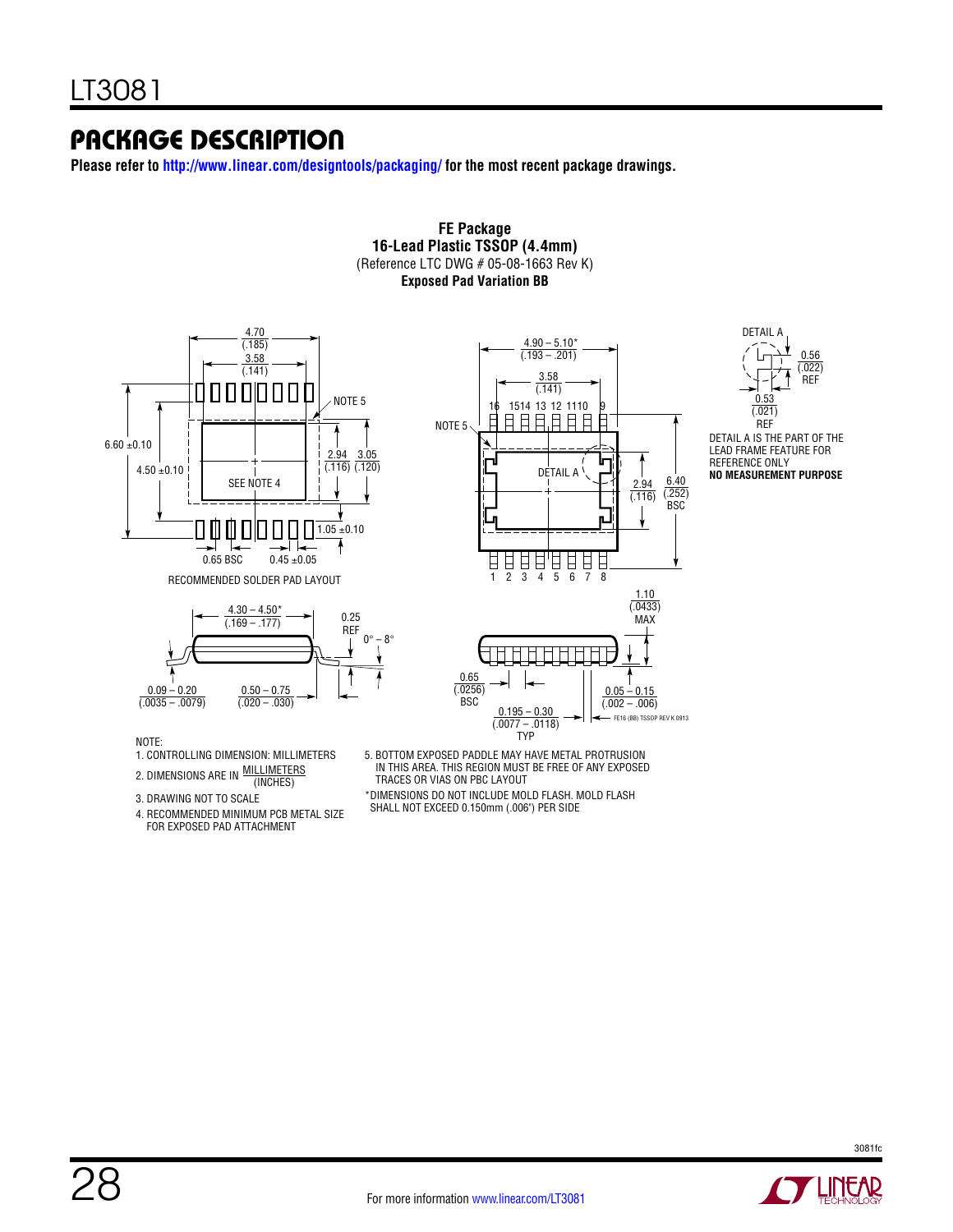**Please refer to http://www.linear.com/designtools/packaging/ for the most recent package drawings.**





**ATLINEAR** 

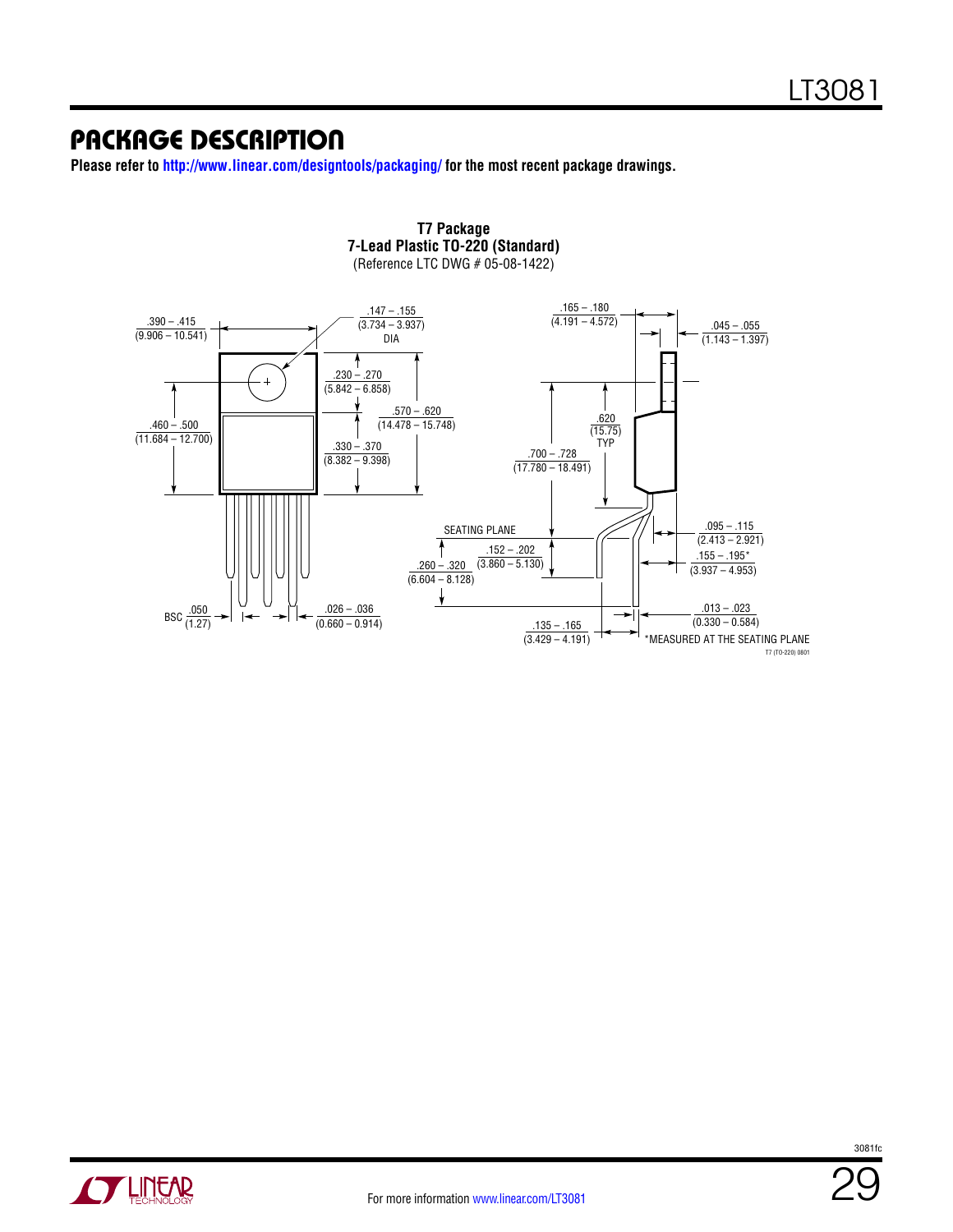**Please refer to http://www.linear.com/designtools/packaging/ for the most recent package drawings.**



**R Package 7-Lead Plastic DD Pak** (Reference LTC DWG # 05-08-1462 Rev F)

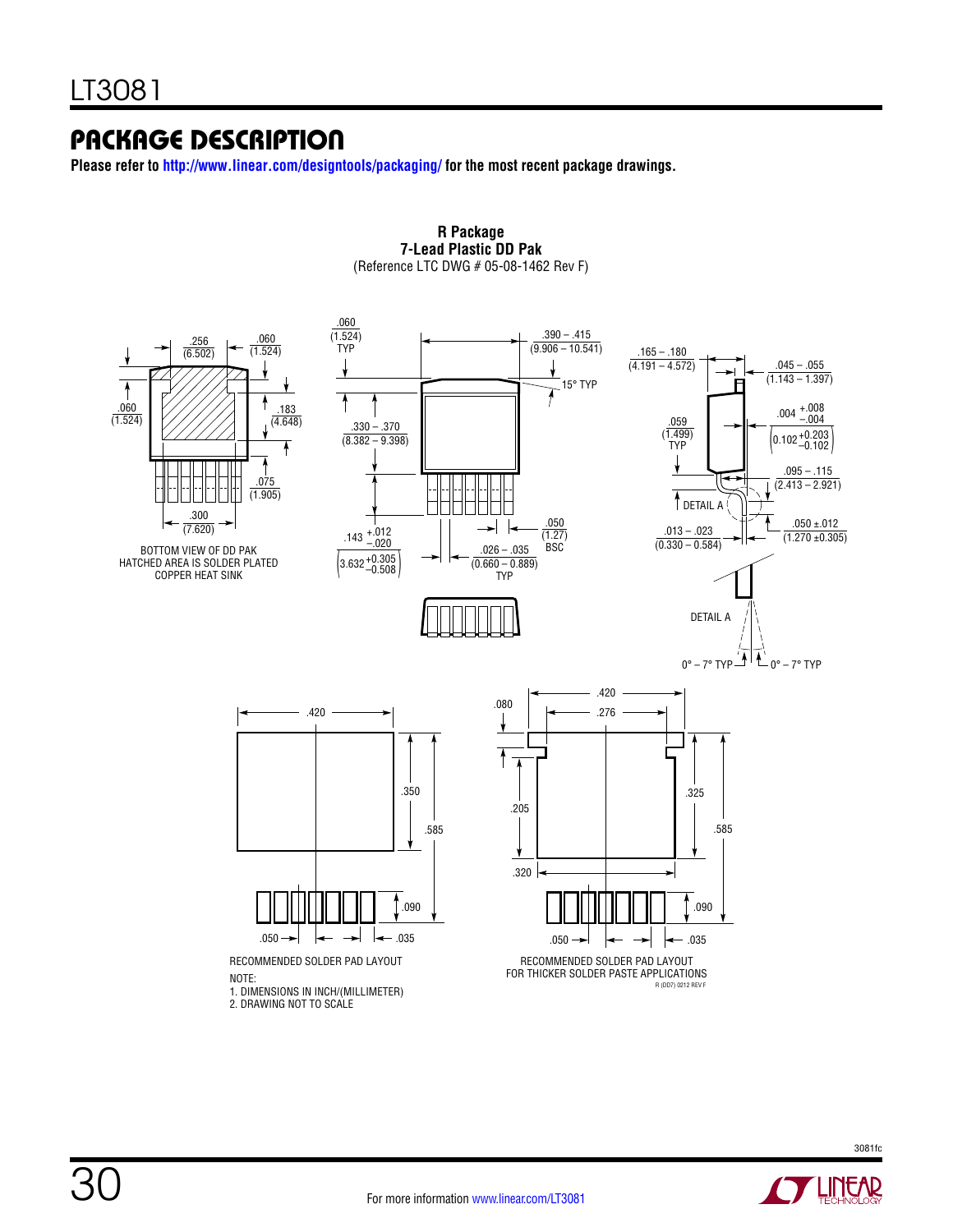### Revision History

| <b>REV</b> | <b>DATE</b> | <b>DESCRIPTION</b>                                               | <b>PAGE NUMBER</b> |
|------------|-------------|------------------------------------------------------------------|--------------------|
| A          | 11/13       | Modified Typical Application circuit for more detail             |                    |
|            |             | Added H- and MP-grade references                                 | Throughout         |
|            |             | Changed T <sub>JMAX</sub> to 150°C on the FE and T7 packages     |                    |
|            |             | Changed specs to TEMP Output Current Absolute Error              | 4                  |
|            |             | <b>Modified Block Diagram</b>                                    | 10                 |
|            |             | <b>Modified Paralleling Regulators Circuit</b>                   | 22                 |
|            |             | <b>Modified Arduino Supply Circuit</b>                           | 24                 |
|            |             | Added new Typical Application circuits                           | 25, 26             |
|            |             | Modified High Efficiency Adjustable Supply circuit               | 32                 |
|            |             | <b>Updated Related Parts Table</b>                               | 32                 |
| B          | 7/14        | Updated the Typical Application circuit.                         |                    |
|            |             | Changed T7 diagram to 'Standard' package drawing.                | 29                 |
| C          | 3/15        | Updated Typical Values for External I <sub>LIM</sub> Programming | 3                  |
|            |             | Corrected I <sub>I IM</sub> Text in Pin Functions                | 10                 |
|            |             | Corrected Formula and Text in Programming Current Limit Section  | 13                 |